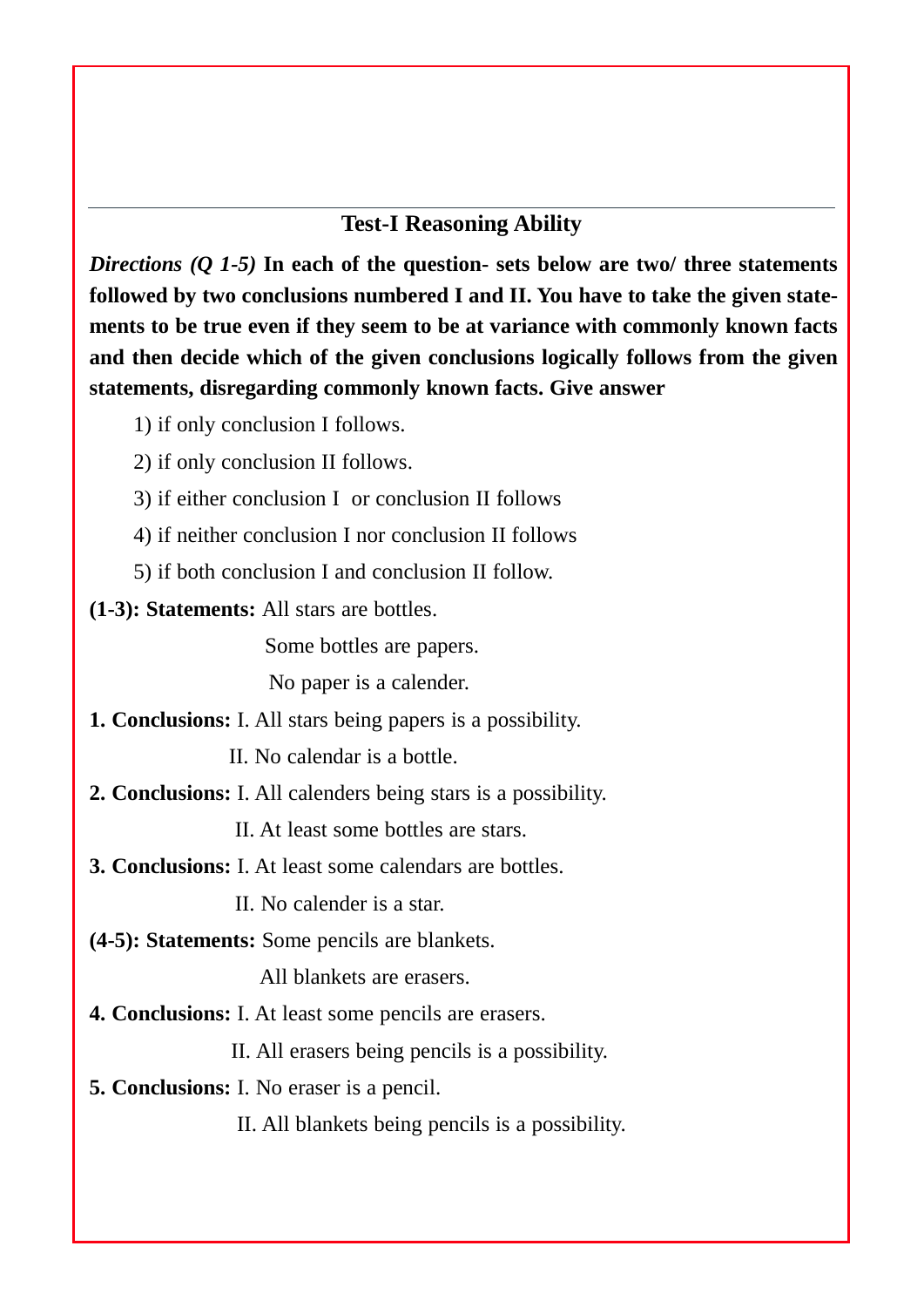*Directions (6-10):* **Each of the following questions below consists of a question and two statements numbered I and II given below it. You have to decide whether the data provided in the statements are sufficient to answer the question. Read both the statements and give answer.**

- **1)** If the data in statement I alone are sufficient to answer the question, while the data in statement II alone are not sufficient in answer the question.
- **2)** if the data in statement II alone are sufficient to answer the question, while the data in statement I alone are not sufficient to answer the question.
- **3)** if the data in either in statement I alone or in statement II alone are sufficient to answer the question.
- **4)** If the data in both the statements I and II together are not sufficient to answer the question.
- **5)** if the data in both the statements I and II are together necessary to answer the question.
- **6.** Who amongst P, Q, R, S and T is the tallest?

**I.** P is taller than Q. T is not the tallest.

**II.** R is taller than P. S in not the tallest.

**7.** In which direction is point E, with reference to point S?

**I.** Point D is to the east of point E. Point E is to the south of point F.

**II.** Point F is to the north-west to point S. Point D is to the north of point S.

- **8.** In which month of the year did Rahul go abroad for a vacation?
	- **I.** Rahul correctly remembers that he went for a vacation in the first half of the year.
	- **II.** Rahul's son correctly remembers that they went for a vacation after 31<sup>st</sup> March but before 1<sup>st</sup> May.
- **9.** On which day of the same week is Ramesh's exam scheduled (Monday being the first day of the week)?
	- **I.** Ramesh correctly remembers that his exam is scheduled on a day after Tuesday, But before Thursday of the same week.
	- **II.** Ramesh's father correctly remembers that Ramesh's exam is scheduled on the third day of the week.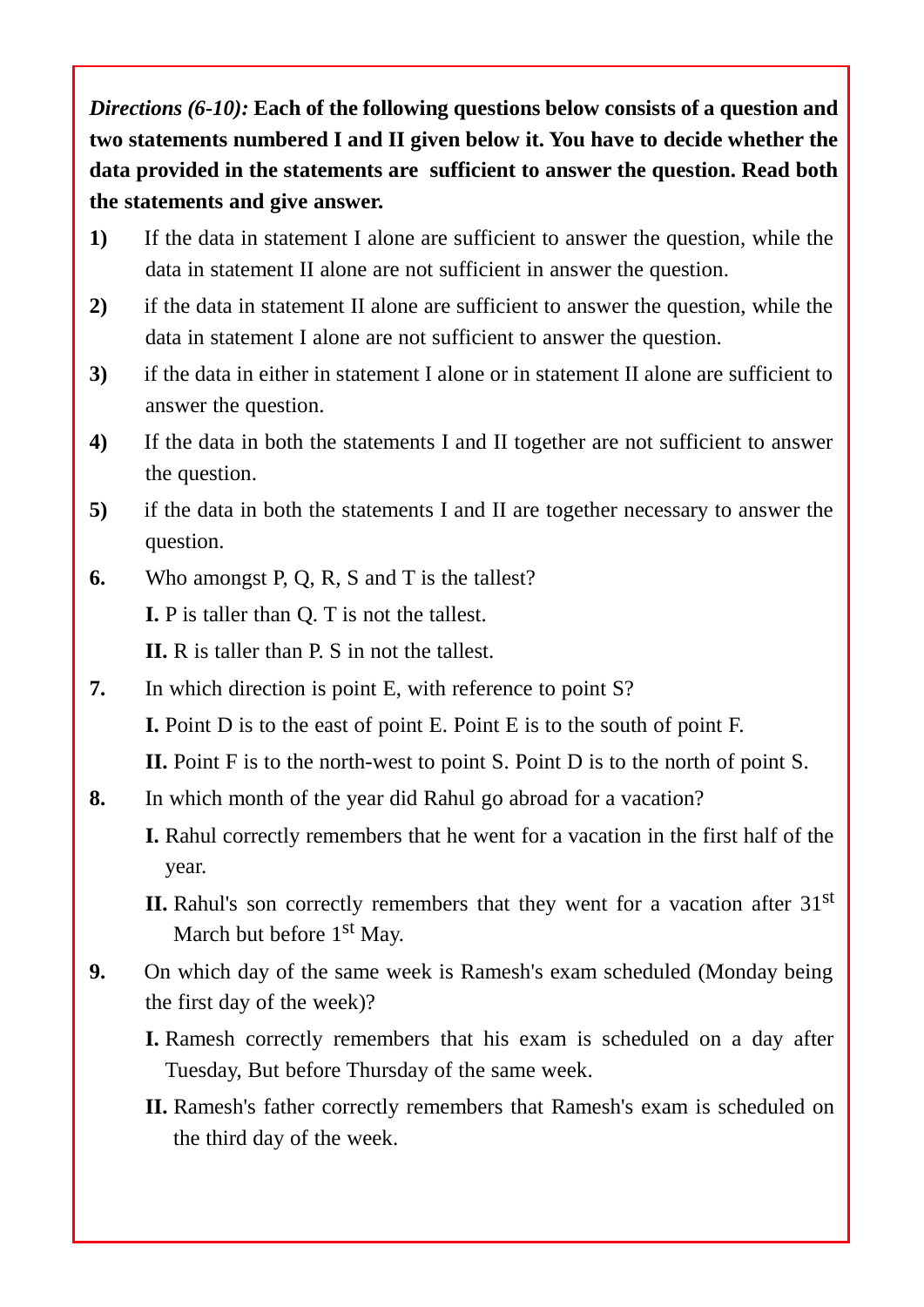**10.** How many marks has Suman scored in the test?

(Maximum marks 20)

**I.** Suman scored two-digit marks. Her marks were not in decimals.

**II.** Suman scored more than 9 marks in the test.

*Directions (Q. 11-15): Study the information given below and answer the given questions:*

In a certain code 'facing problems with health' is coded as 'mlp hlt ngi snk', 'health problems on rise' is coded as 'hlt sa rtv mlp', 'rise with every challenge' is coded as 'snk rtv *l*ne riy' and 'facing challenge each day' is coded as 'ngi riy nop hus'.

- **11.** What could be a code for "*l*ne"? 1) facing 2) with 3) every 4) rise 5) challenge **12.** "riy rtv roi" could be a code for which of the following? 1) rise above challenge 2) rise health challenge  $3)$  day rise challenge  $4)$  with rise challenge 5) challenge every rise **13.** Which of the following is the code for "facing"? 1) nop 2) rtv 3) ngi 4) snk 5) sa **14.** "riy snk mlp" could be a code for which of the following? 1) problem every day 2) challenge with health 3) with health day  $4)$  every challenge facing 5) challenge facing with **15.** Which of the following is the code for 'day'?
	- 1) riy 2) nop 3) ngi
	- 4) hus 5) Cannot be determined

## *Directions (Q. 16-21):* **Study the information given below and answer the given questions.**

Eight friends A, B, C, D, E, F, G and H are sitting in a circle, but not necessarily in the same order. Four of them are facing outside and four of them are facing the centre.

 $\star$  E faces outside. Both the immediate neighbours of E face the centre. H sits sec-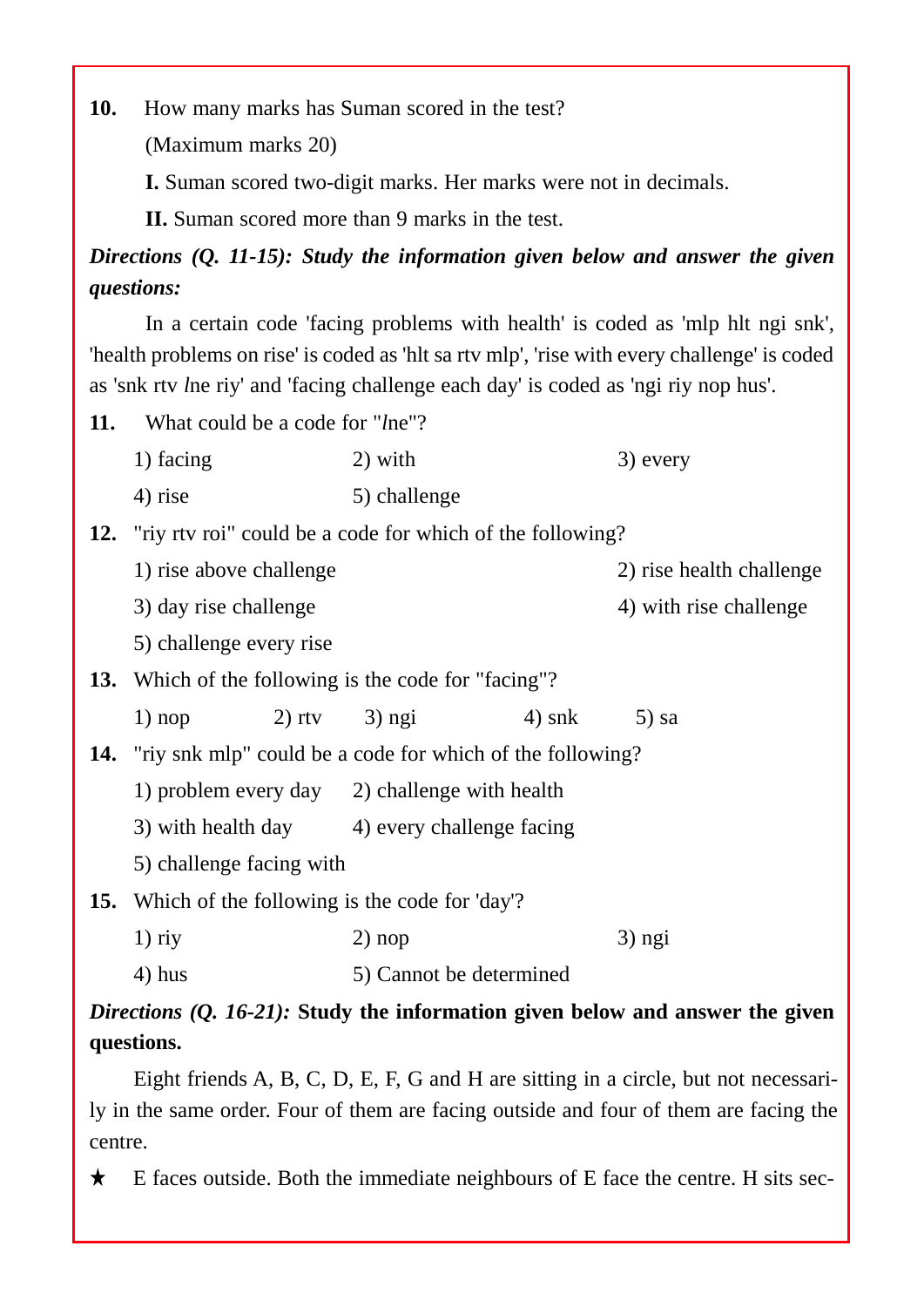|            |                                                                                          | ond to the right of E. B sits third to the left of E.                                                                                                                   |         |
|------------|------------------------------------------------------------------------------------------|-------------------------------------------------------------------------------------------------------------------------------------------------------------------------|---------|
| ★          | D faces the centre. Both the immediate neighbours of D face outside.                     |                                                                                                                                                                         |         |
| $\bigstar$ |                                                                                          | G sits second to the left of A. B sits third to the right of H.                                                                                                         |         |
| $\bigstar$ |                                                                                          | F is an immediate neighbour of D. C is an immediate neighbour of G.                                                                                                     |         |
| $\bigstar$ | D is not an immediate neighbour of B.                                                    |                                                                                                                                                                         |         |
| 16.        |                                                                                          | Who amongst the following sits on the immediate right of H?                                                                                                             |         |
|            | $1)$ A                                                                                   | 2) D                                                                                                                                                                    | $3)$ C  |
|            | $4)$ G                                                                                   | 5) None of these                                                                                                                                                        |         |
| 17.        |                                                                                          | Who amongst the following sits third to the right of A?                                                                                                                 |         |
|            | 1) D                                                                                     | $2)$ E                                                                                                                                                                  | 3) F    |
|            | $4)$ A                                                                                   | 5) None of these                                                                                                                                                        |         |
|            |                                                                                          | 18. Four of the following five are alike in a certain way, based on the information                                                                                     |         |
|            | given above and so form a group. Which is the one that does not belong to that<br>group? |                                                                                                                                                                         |         |
|            | 1) HA                                                                                    | $2)$ FH                                                                                                                                                                 | $3)$ GC |
|            | $4)$ DA                                                                                  | $5)$ AE                                                                                                                                                                 |         |
|            | (excluding A)?                                                                           | 19. If all the people are made to sit in an alphabetical order, in clockwise direction,<br>starting from A, the position of whom amongst the following remains the same |         |
|            | 1) E                                                                                     | 2) F                                                                                                                                                                    | $3)$ C  |
|            | $4)$ G                                                                                   | 5) None of these                                                                                                                                                        |         |
| <b>20.</b> |                                                                                          | How many people are seated between A and C (counting clockwise from A)?                                                                                                 |         |
|            | 1) Two                                                                                   | 2) Four                                                                                                                                                                 | 3) None |
|            | 4) One                                                                                   | 5) Three                                                                                                                                                                |         |
| 21.        |                                                                                          | Who amongst the following sits exactly between F and C (and is also their neigh-                                                                                        |         |
|            | $bour$ ?                                                                                 |                                                                                                                                                                         |         |
|            | 1) E                                                                                     | $2)$ B                                                                                                                                                                  | $3)$ G  |
|            | $4)$ A                                                                                   | 5) None of these                                                                                                                                                        |         |
|            |                                                                                          |                                                                                                                                                                         |         |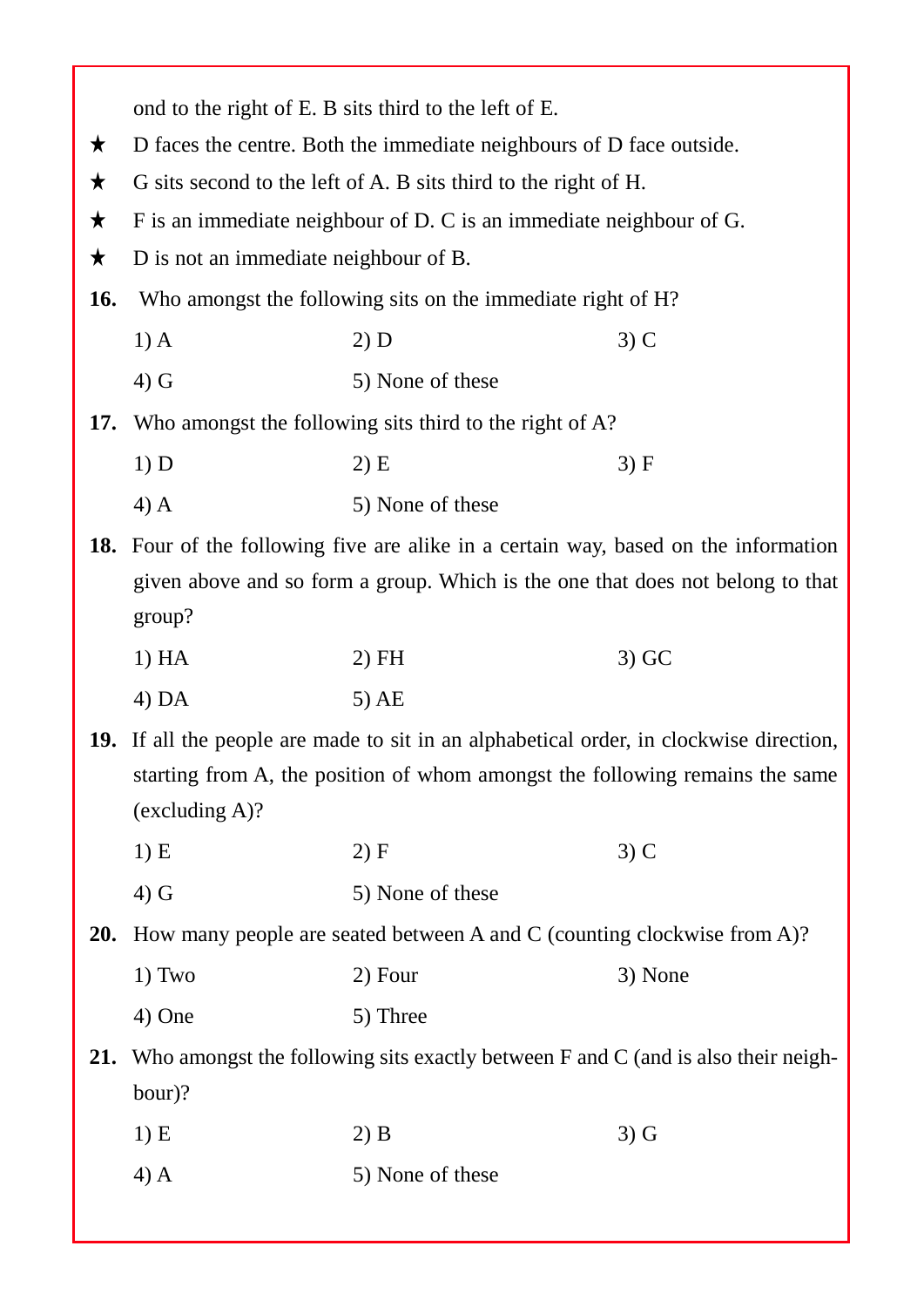## *Directions (Q. 22-30):* **Study the information given below and answer the given questions.**

Nine people, A, B, C, D, E, F, G, H and J stay in a building, but not necessarily in the same order. The building has nine floors and only one person stays on one floor. All of them own one car each, and each car is of a different colour, ie blue, grey, white, black, yellow, green, red, orange and pink, but not necessarily in the same order. The Ground floor is numbered 1, the floor above it is numbered 2, and so on, and the top most floor is numbered 9.

H owns a black-coloured car and stays on an even-numbered floor. A Stays on any even-numbered floor below the floor on which H stays. The one who owns an orange coloured car stays on the fourth floor. E stays on the second floor and owns a white coloured car. The one who owns a pink-coloured car stays on the third floor. A does not own a green-coloured car. There are two floors between the floors on which the people owning the red and the black-coloured cars stay. C owns a grey-coloured car. There are three floors between the floors on which C and G stay. D stays on a floor immediately above J's floor. There is one floor between the floors on which F and G stay. F does not own the pink- coloured car. The one who owns the blue car stays on the topmost floor. F does not stay on the ground floor.

**22.** Who amongst the following owns the green-coloured car

| 1) D                                                       | $2)$ J                                                                             | $3)$ G    |
|------------------------------------------------------------|------------------------------------------------------------------------------------|-----------|
| 4) F                                                       | 5) None of these                                                                   |           |
|                                                            | 23. Who amongst the following stays on the topmost floor?                          |           |
| 1) F                                                       | $2)$ G                                                                             | 3) D      |
| $(4)$ C                                                    | 5) None of these                                                                   |           |
| <b>24.</b> A owns a car of which of the following colours? |                                                                                    |           |
| 1) Orange                                                  | $2)$ Pink                                                                          | 3) Yellow |
| 4) Blue                                                    | 5) None of these                                                                   |           |
|                                                            | 25. Who stays on the floor which is exactly between the floor on which H stays and |           |
| the floor on which A stays?                                |                                                                                    |           |
| $1)$ B                                                     | $2)$ G                                                                             | $3)$ C    |
| 4) F                                                       | 5) None of these                                                                   |           |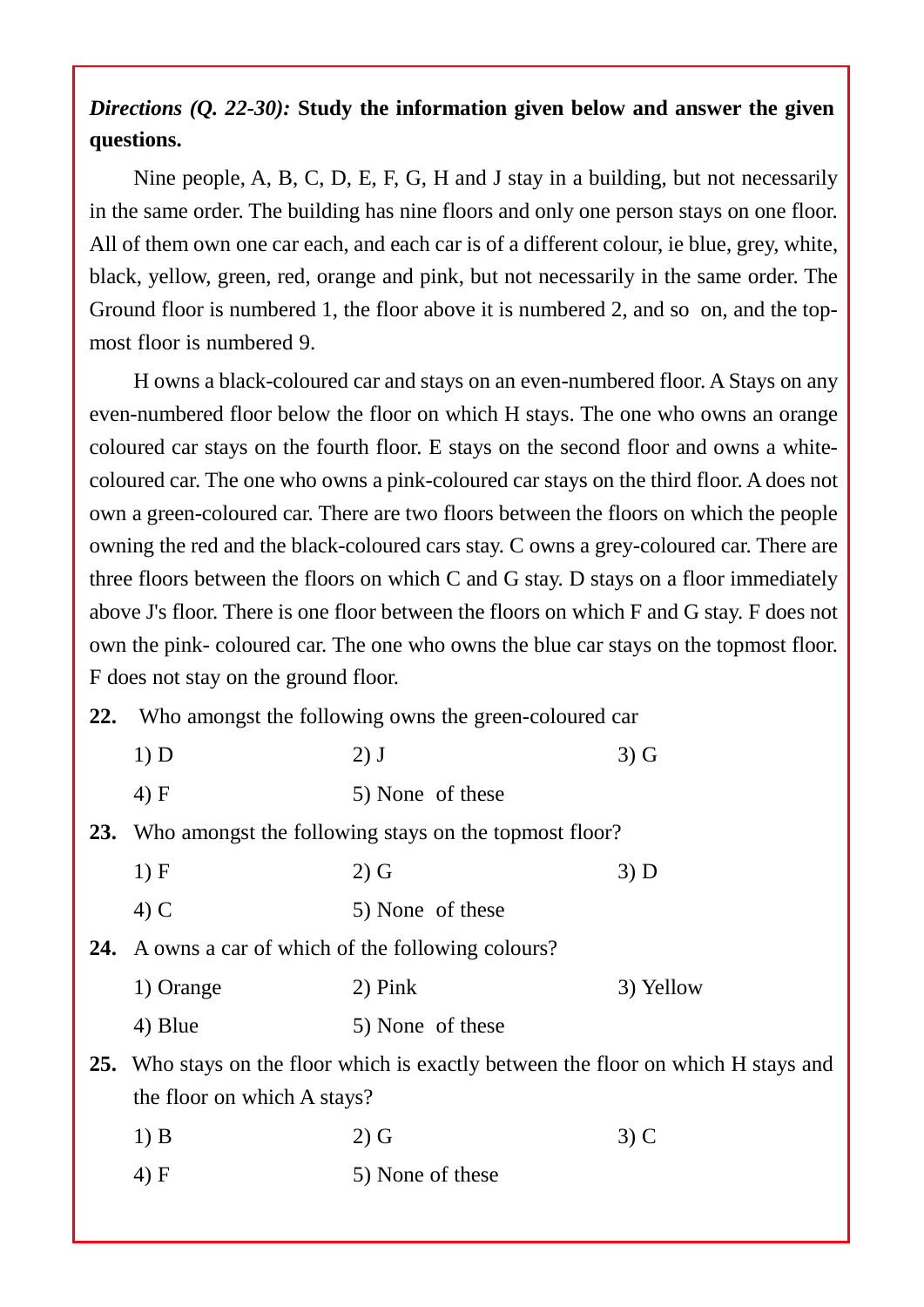|            | <b>26.</b> How many floors are there between the floor on which J stays and the floor on<br>which C stays?                                                                                                                                |                                                                                                                                                                          |                 |
|------------|-------------------------------------------------------------------------------------------------------------------------------------------------------------------------------------------------------------------------------------------|--------------------------------------------------------------------------------------------------------------------------------------------------------------------------|-----------------|
|            | $1)$ One                                                                                                                                                                                                                                  | $2)$ Two                                                                                                                                                                 | 3) None         |
|            | 4) Three                                                                                                                                                                                                                                  | 5) More than three                                                                                                                                                       |                 |
| 27.        |                                                                                                                                                                                                                                           | Which of the following is true as per the given information?                                                                                                             |                 |
|            |                                                                                                                                                                                                                                           | 1) B stays on a floor immediately below the floor on which H stays.                                                                                                      |                 |
|            |                                                                                                                                                                                                                                           | 2) G stays on a floor immediately above the floor on which A stays.                                                                                                      |                 |
|            | 3) F stays on the eighth floor.                                                                                                                                                                                                           |                                                                                                                                                                          |                 |
|            | 4) D owns the orange-coloured car.                                                                                                                                                                                                        |                                                                                                                                                                          | 5) None is true |
| 28.        | On which of the following floors does G stays?                                                                                                                                                                                            |                                                                                                                                                                          |                 |
|            | $1)$ 1st                                                                                                                                                                                                                                  | $2)$ 6th                                                                                                                                                                 | $3)$ 5th        |
|            | $4)$ 7th                                                                                                                                                                                                                                  | 5) None of these                                                                                                                                                         |                 |
|            |                                                                                                                                                                                                                                           | <b>29.</b> B is related to C in the same way as H is related to E as per the given informa-<br>tion. Following the same pattern, F is related to which of the following? |                 |
|            | $1)$ J                                                                                                                                                                                                                                    | 2) D                                                                                                                                                                     | $3)$ A          |
|            | $4)$ G                                                                                                                                                                                                                                    | 5) None of these                                                                                                                                                         |                 |
| 30.        |                                                                                                                                                                                                                                           | What is the colour of the car of the person who stays on the ground floor?                                                                                               |                 |
|            | $1)$ Red                                                                                                                                                                                                                                  | 2) Green                                                                                                                                                                 | 3) Yellow       |
|            | 4) Grey                                                                                                                                                                                                                                   | 5) None of these                                                                                                                                                         |                 |
|            | being used only once in each word?                                                                                                                                                                                                        | <b>31.</b> How many meaningful words can be made with the alphabets D, R, H and A each                                                                                   |                 |
|            | 1) None                                                                                                                                                                                                                                   | $2)$ One                                                                                                                                                                 | $3)$ Two        |
|            | 4) Three                                                                                                                                                                                                                                  | 5) More than three                                                                                                                                                       |                 |
| 32.        | How many such pairs of letters are there in the word TELEPATHY, each of which<br>has as many letters between them in the word (in both forward and backward<br>directions), as they have between them in the English alphabetical series? |                                                                                                                                                                          |                 |
|            | $1)$ One                                                                                                                                                                                                                                  | $2)$ Two                                                                                                                                                                 | 3) None         |
|            | 4) Three                                                                                                                                                                                                                                  | 5) More than three                                                                                                                                                       |                 |
|            |                                                                                                                                                                                                                                           | Direction $(Q. 33-35)$ : Four of the following five are alike in a certain way and so<br>form a group. Which is the one that does not belong to that group?              |                 |
| <b>33.</b> | 1) Repair                                                                                                                                                                                                                                 | 2) Mend                                                                                                                                                                  | 3) Correct      |
|            | 4) Rectify                                                                                                                                                                                                                                | 5) Trouble                                                                                                                                                               |                 |
|            |                                                                                                                                                                                                                                           |                                                                                                                                                                          |                 |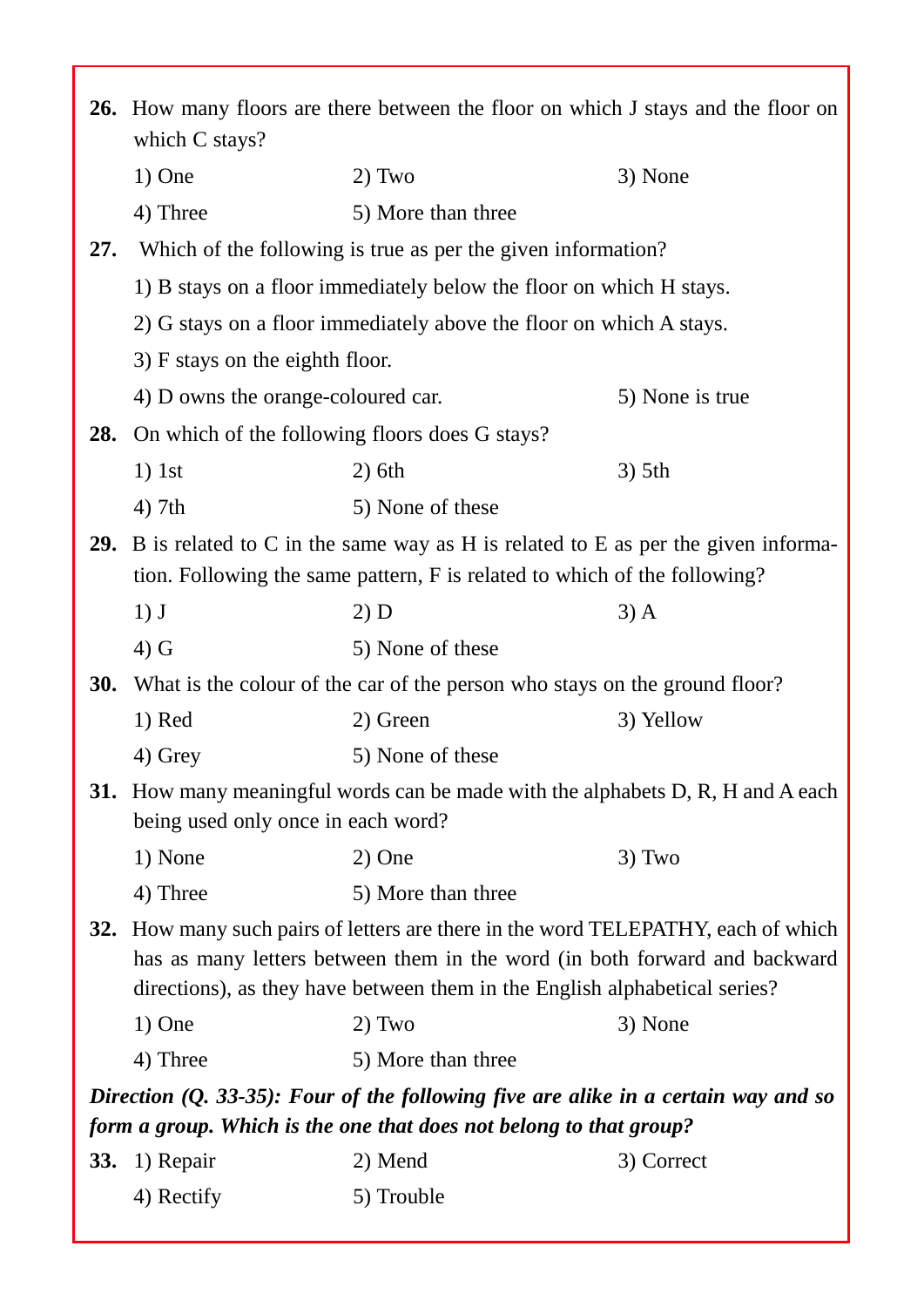| 34. $1)$ Employed   | 2) Trained      | 3) Hired |
|---------------------|-----------------|----------|
| 4) Appointed        | 5) Commissioned |          |
| <b>35.</b> 1) Quick | 2) Brisk        | 3) Quiet |
| 4) Fast             | 5) Rapid        |          |

**36.** Four of the following five are alike in a certain way (based on the English alpha betical series) and hence form a group. Which is the one that does not belong to that group if the English alphabetical series is broken into two equal halves, ie the first 13 alphabets are clubbed together and the last 13 alphabets are clubbed separately?

| $1)$ FH | 2) SU   | 3) MA |
|---------|---------|-------|
| $4)$ CK | $5)$ LB |       |

*Directions (Q. 37-40):* **In each of these questions, relationship between different elements is shown in the statements. The statements are followed by two conclu sions.**

#### **Give answer**

1) if only conclusion I is true.

2) if only conclusion II is true.

3) if either conclusion I or II is true.

4) if neither conclusion I nor II is true.

5) if both the conclusions I and II are true.

## **(37-38):**

**Statements:**  $A > B = C$ ;  $E = F$ ;  $E \ge D > C$ 

- **37. Conclusions:** I. B<E II. F<B
- **38. Conclusions:** I. C<F II. A>C

## **(39-40):**

**Statements:**  $I \leq J$ ;  $K < I > M$ ;  $J = K$ ;  $G \geq H = I$ 

- **39. Conclusions:** I H<J II. J<G
- **40. Conclusions:** I. L>J II. J<M

*Directions (Q. 41-50): In each of the questions given below which one of the five answer figures on the right should come after the problem figures on the left, if the sequence were continued?*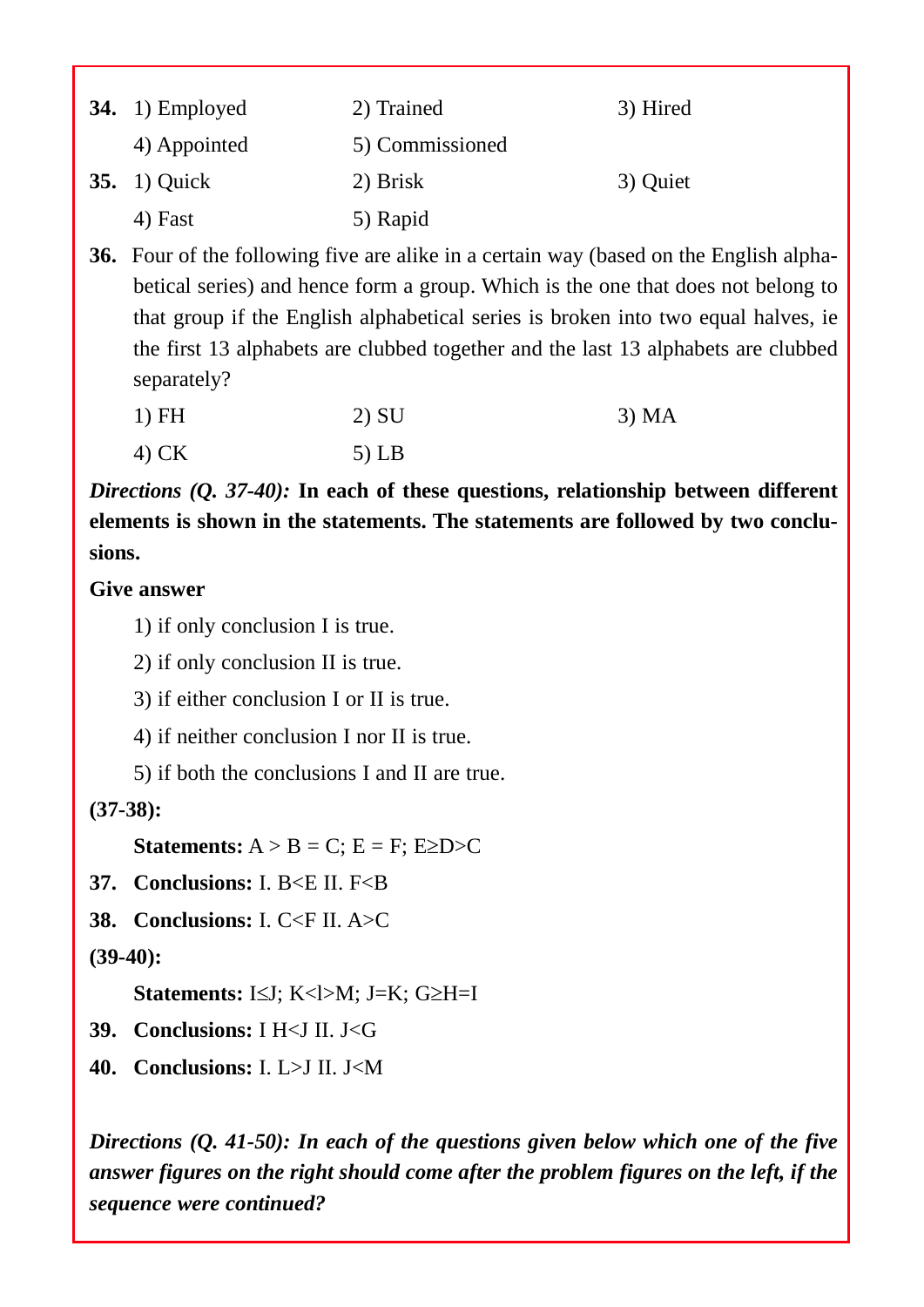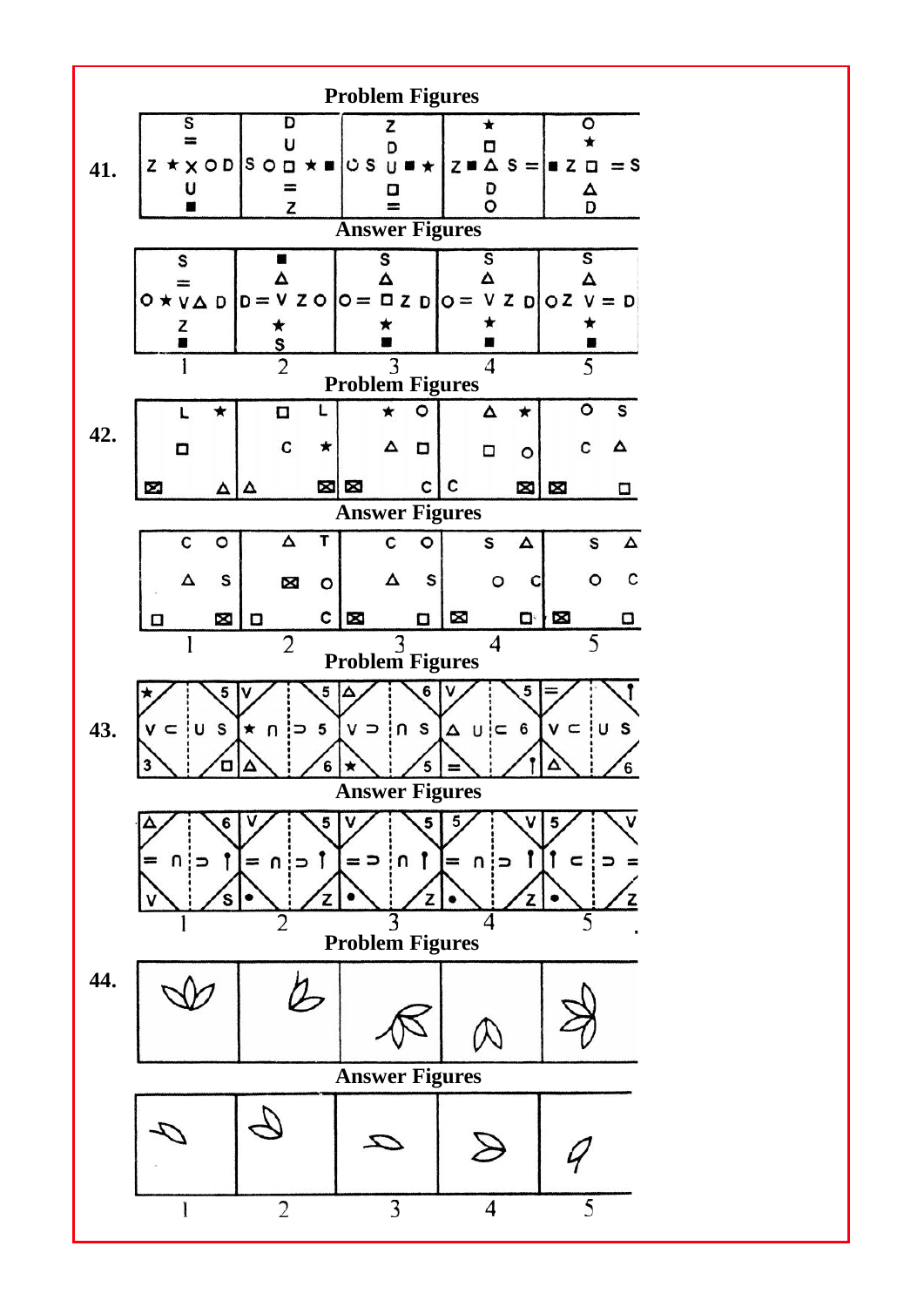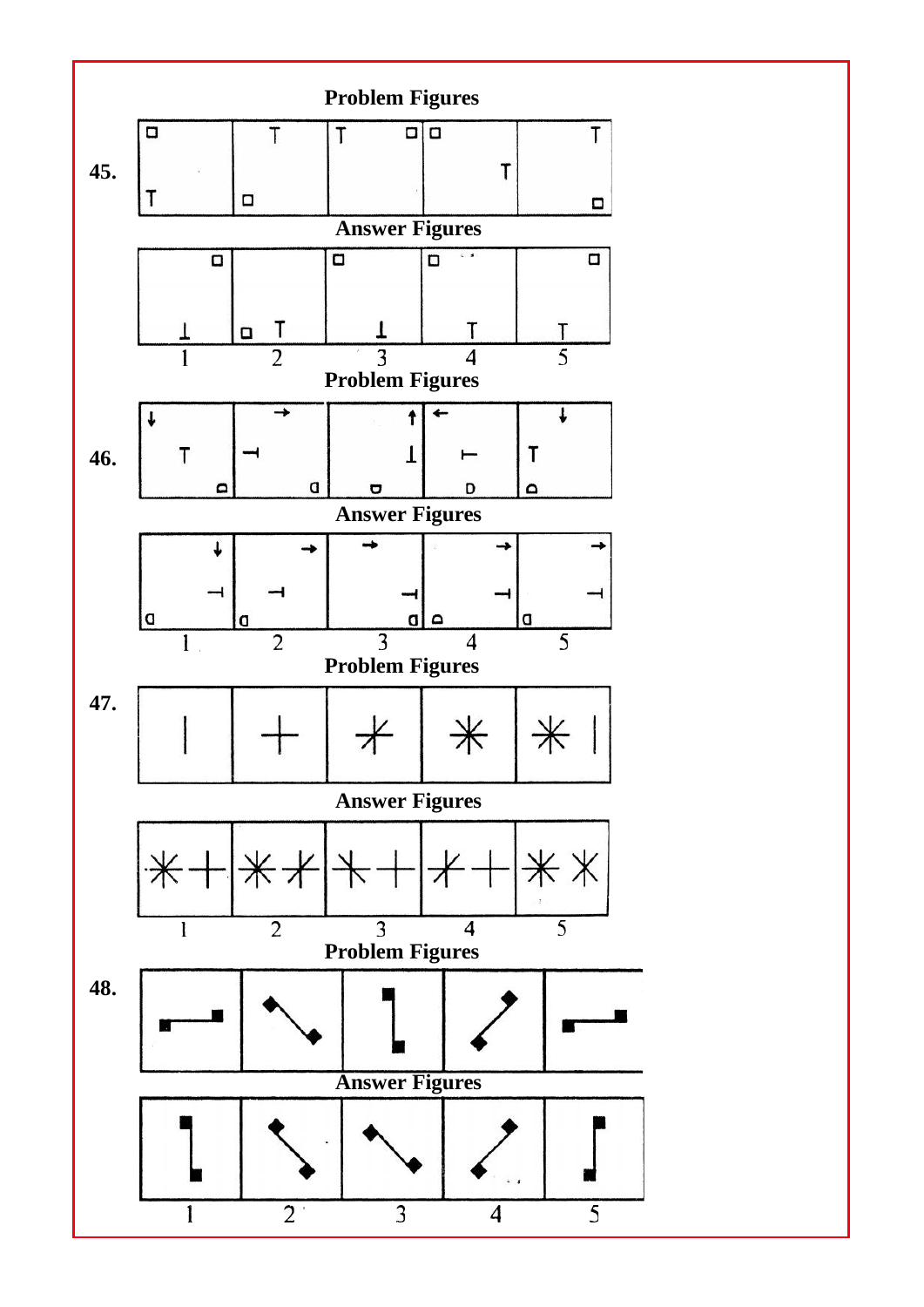

*Directions (Q. 51-55): What will come in place of question mark (?) in the following questions?*

| 51. $(\sqrt{5}-\sqrt{10})^{2+}(\sqrt{2}+5)^{2}=(?)^{3}-22$     |                  |                   |
|----------------------------------------------------------------|------------------|-------------------|
| 1) $\sqrt{2}$                                                  | 2) 2             | 3)16              |
| 4)8                                                            | 5) None of these |                   |
| 52. 55% of $\sqrt{2116 \div 0.01} = ? \times 20$               |                  |                   |
| 1) 126.5                                                       | 2) 126.6         | 3) 124.6          |
| 4) 125.4                                                       | 5) None of these |                   |
| 53. $\sqrt{12^2} \times 16 \div 24 + 193 + 7 \times 5 = (?)^2$ |                  |                   |
| 1) $3\sqrt{2}$                                                 | $2)4\sqrt{2}$    | $3)$ 5 $\sqrt{2}$ |
| 4) 18                                                          | 5)32             |                   |
|                                                                |                  |                   |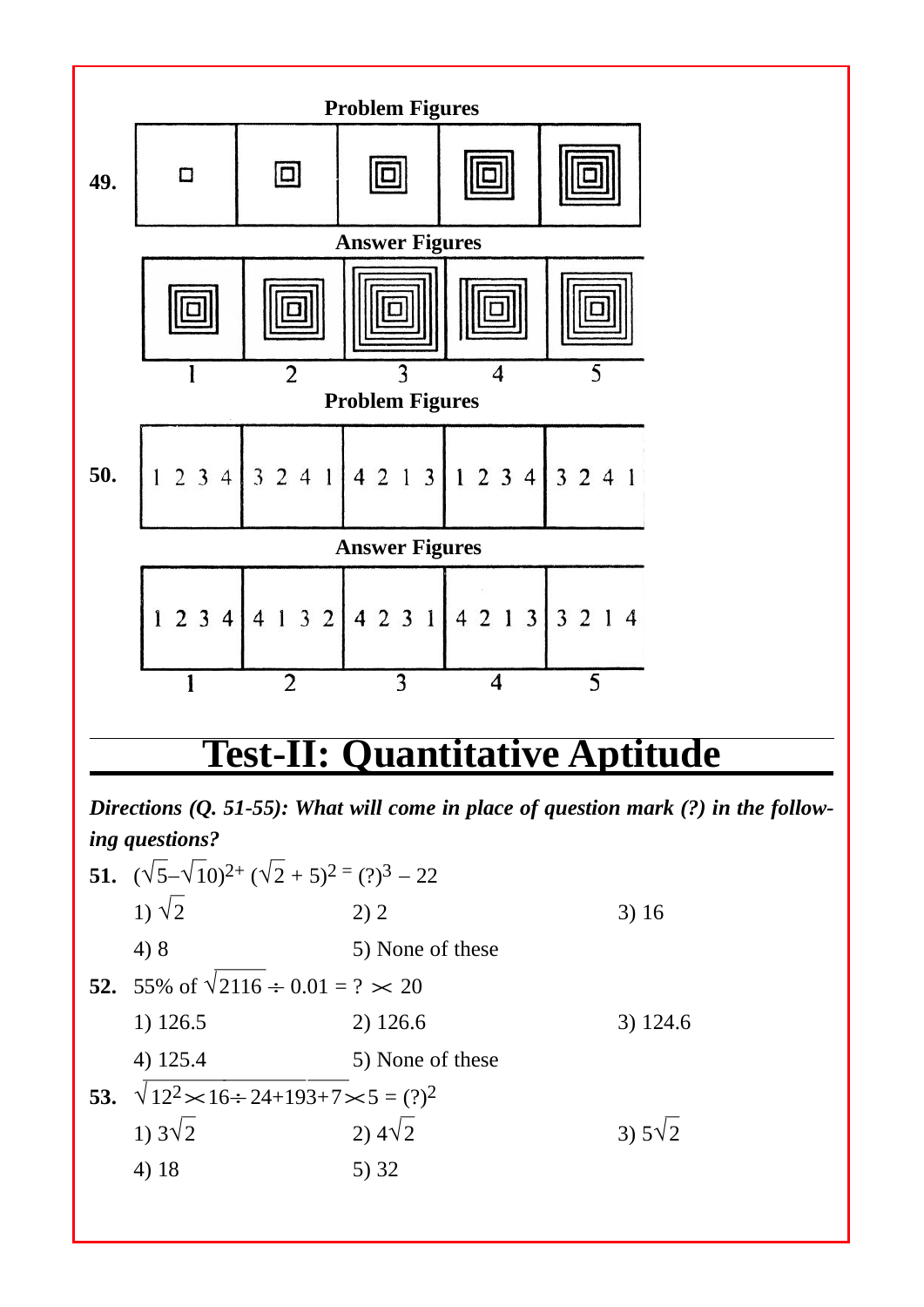| $\times$ 36   | 54. $\sqrt{31.36} \div \sqrt{0.64} \times 252 = (?)^2$             |          |
|---------------|--------------------------------------------------------------------|----------|
| 1) 81         | 2) 64                                                              | $3) - 8$ |
| $4) -7$       | 5)9                                                                |          |
| $(1.3)^{?-2}$ | 55. $(1.69)^4 \div (2197 \div 1000)^3 \times (0.13 \times 10)^3 =$ |          |
| 1)6           | 2) 2                                                               | 3)4      |
| 4) 0          | 5) None of these                                                   |          |

*Directions (Q. 56-60):* **What approximate value will come in place of question mark (?) in the following questions? (You are not expected to calculate the exact value).**

|                  | 56. 68% of $1288 + 26\%$ of 734 -215=?                       |         |          |
|------------------|--------------------------------------------------------------|---------|----------|
|                  | 1) 620                                                       | 2) 930  | 3) 540   |
|                  | 4) 850                                                       | 5) 710  |          |
|                  | 57. $(32.05)^2$ - $(18.9)^2$ - $(11.9)^2$ = ?                |         |          |
|                  | 1) 670                                                       | 2) 530  | $3)$ 420 |
|                  | 4) 780                                                       | 5) 960  |          |
| 58.<br>x6        | $6578 \div 67 \times 15$ =?                                  |         |          |
|                  | 1) 200                                                       | 2) 250  | 3) 150   |
|                  | 4) 100                                                       | 5) 300  |          |
| $\frac{59}{2}$ ? | $- \div \frac{23}{\times}$ 126<br>679                        |         |          |
|                  | 45<br>2130<br>169                                            |         |          |
|                  | 1) 540                                                       | 2) 760  | 3) 800   |
|                  | 4) 1260                                                      | 5) 1040 |          |
| 60.              | $\sqrt{5687} \times \sqrt{1245 \div \sqrt{689}} = ? \div 13$ |         |          |
|                  | 1) 840                                                       | 2) 910  | 3) 1320  |
|                  | 4) 1120                                                      | 5) 1550 |          |

*Directions (Q. 61-63):* **What will come in place of question mark (?) in the following number series?**

**61.** 987 587 331 187 123 (?)

1)  $104$  3)  $107$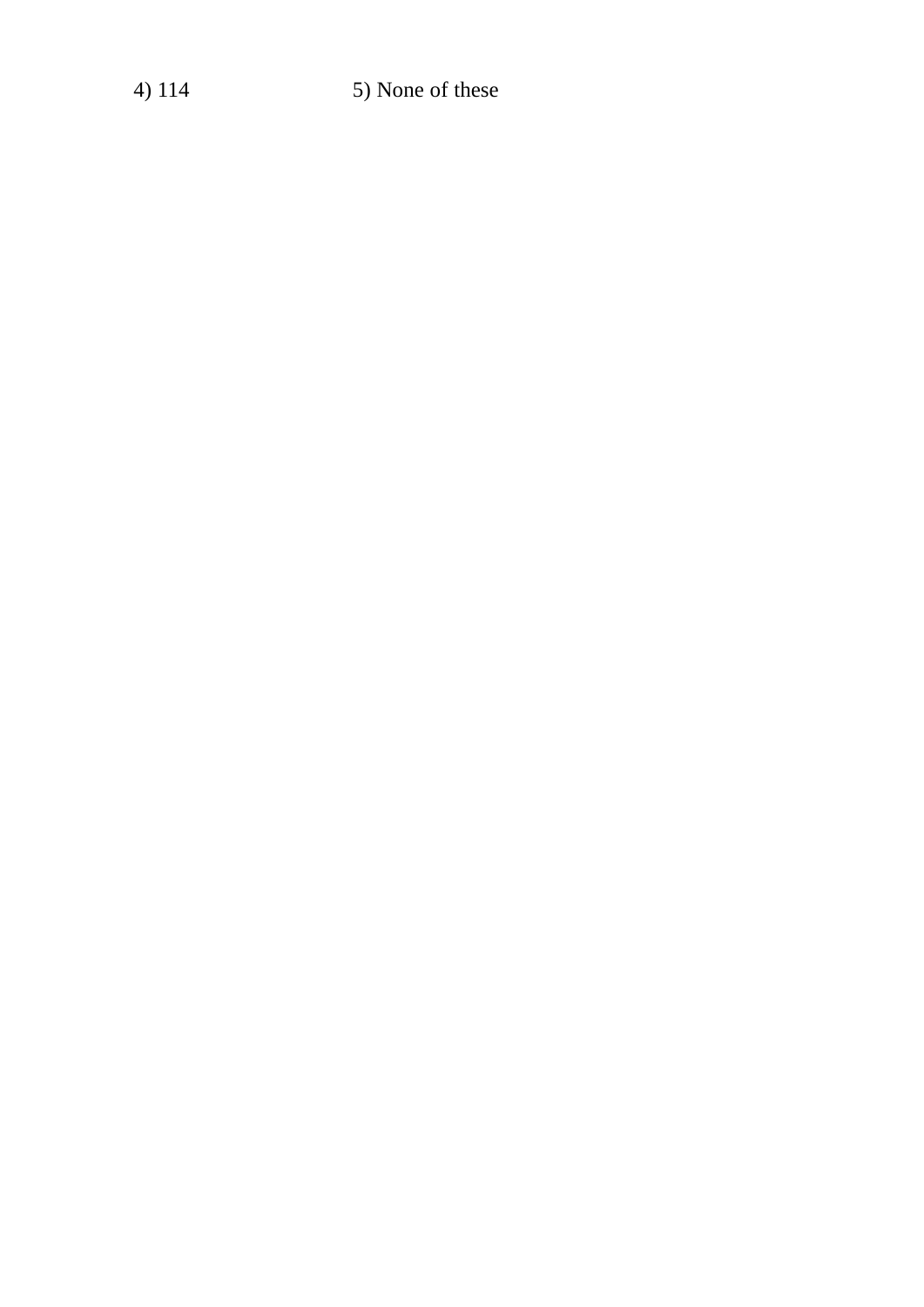|                                                                                                        | 62. $125 171 263 401 585$ (?) |          |       |  |
|--------------------------------------------------------------------------------------------------------|-------------------------------|----------|-------|--|
|                                                                                                        | 1) 835                        | 2) 815   | 3)792 |  |
|                                                                                                        | 4) 788<br>5) None of these    |          |       |  |
| <b>63.</b>                                                                                             | 121 132 167 226 309 (?)       |          |       |  |
|                                                                                                        | 1) 424                        | $2)$ 413 | 3)427 |  |
|                                                                                                        | 4)416<br>5) None of these     |          |       |  |
| <i>Directions <math>(Q, 64-65)</math>:</i> In the following number series, only one is wrong. Find out |                               |          |       |  |

|  |  | the wrong number. |
|--|--|-------------------|
|--|--|-------------------|

| 64. 454 327 648 524 842 713 1036 |        |        |
|----------------------------------|--------|--------|
| 1) 327                           | 2) 648 | 3) 521 |
| 4) 842                           | 5) 713 |        |
| 65.72.5 86 113 168 275 491 923   |        |        |
| 1) 86                            | 2) 113 | 3) 168 |
| 4) 275                           | 5) 491 |        |

*Directions (Q.66-70): In the following questions, two equations numbered I and II are given. You have to solve both the equations and give answer -*

| 1) if $x > y$                                               | 2) if $x \ge y$                                     | 3) if $x < y$                                                                                |
|-------------------------------------------------------------|-----------------------------------------------------|----------------------------------------------------------------------------------------------|
| 4) if $x \le y$                                             | 5) if $x = y$ or relationship cannot be established |                                                                                              |
| <b>66.</b> I. $4x + 3y = (1600)^{1/2}$                      |                                                     |                                                                                              |
| <b>II.</b> $6x - 5y = (484)^{1/2}$                          |                                                     |                                                                                              |
| <b>67.</b> I. $2x^2 - (4 \div \sqrt{13})x + 2\sqrt{13} = 0$ |                                                     |                                                                                              |
| <b>II.</b> $10y^2 - (18 + 5\sqrt{13})y \div 9\sqrt{13} = 0$ |                                                     |                                                                                              |
| 68. I. $(6x^2 + 17) - (3x^2 + 20) = 0$                      |                                                     |                                                                                              |
| II. $(5y^2 - 12) - (9y^2 - 16) = 0$                         |                                                     |                                                                                              |
| <b>69.</b> I. $(169)^{1/2}x + \sqrt{289} = 134$             |                                                     |                                                                                              |
| <b>II.</b> $(361)^{1/2}$ $y^2 - 270 = 1269$                 |                                                     |                                                                                              |
| <b>70.</b> I. $821x^2 - 757x^2 = 256$                       |                                                     |                                                                                              |
| II. $\sqrt{196}$ y <sup>3</sup> – $12y^3$ = 16              |                                                     |                                                                                              |
|                                                             |                                                     | <b>71.</b> Rita's present age is four times her daughter's present age and two-thirds of her |
|                                                             |                                                     |                                                                                              |

mother's present age. The total of the present ages of all of them is 154 years. What is the difference between Rita's and her mohter's present age?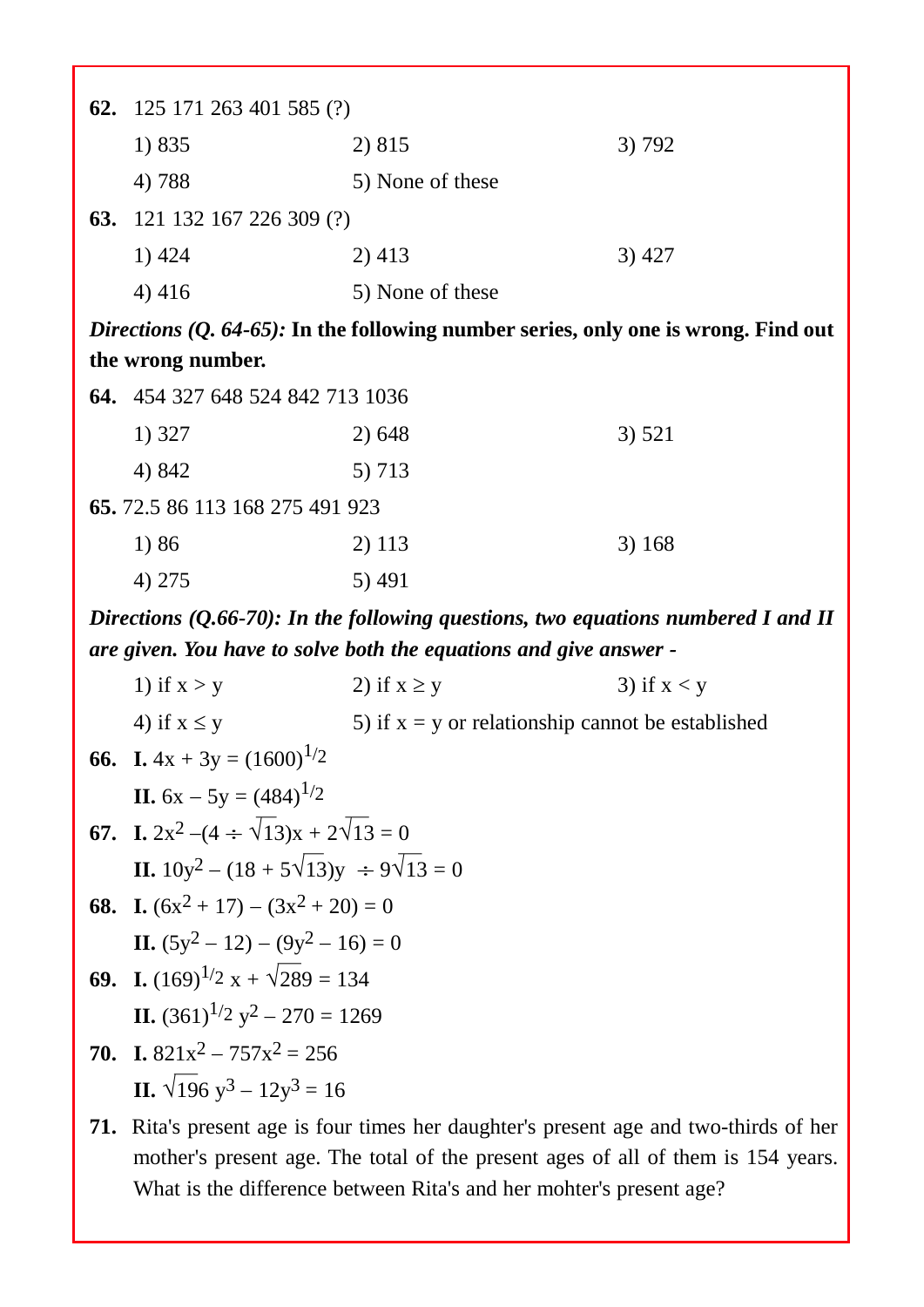| $1)$ 28 years           | $2)$ 34 years | 3) 32 years      |
|-------------------------|---------------|------------------|
| 4) Cannot be determined |               | 5) None of these |

**72.** The ratio between the three angles of a quadrilateral is 3 : 5 : 9. The value of the fourth angle of the quadrilateral is  $71^\circ$ . What is the difference between the largest and the smallest angles of the quadrilateral?

| 1) $82^{\circ}$          | 2) $106^{\circ}$            | 3) $102^{\circ}$ |
|--------------------------|-----------------------------|------------------|
| $\lambda$ $\lambda$ 0.20 | $\mathcal{L}$ None of those |                  |

4)  $92^{\circ}$  5) None of these

**73.** If twentyfive percent of three-sevenths of twenty six percent of a number is 136.5, what is the number?

| 1) 6300 | 2) 5600          | 3) 4800 |
|---------|------------------|---------|
| 4) 4900 | 5) None of these |         |

**74.** The ratio between the speed of a truck, car and train is 3:8:12. The car moved uniformaly and covered a distance of 1040 km in 13 hours. What is the average speed of the truck and the train together?

| $1)$ 75Km/hr | $2)$ 60Km/hr            |                  |
|--------------|-------------------------|------------------|
| 3) 48km/hr   | 4) Cannot be determined | 5) None of these |

**75.** The second largest and the smallest angles of a triangle are in the ratio of 6:5. The difference between the second largest angle and the smallest angle of the triangle is equal to  $9^\circ$ . What is the difference between the smallest and the largest angles of the triangle?

- 1)  $36^{\circ}$  2)  $24^{\circ}$  3)  $12^{\circ}$
- 4)  $18^\circ$  5) None of these
- **76.** The circumference of a circle is twise the perimeter of a rectangle. The area of the circle is 5544 Sqcm. What is the area of the rectangle if the length of the rectangle is 40cm?

| 1) 1120 Sq cm | $2)$ 1020 Sq cm |                  |
|---------------|-----------------|------------------|
| 3) 1140 Sq cm | 4) 1040 Sq cm   | 5) None of these |

**77.** A 476-metre-long moving train crosses a pole in 14 seconds. The length of a platform is equal to the distance covered by the train in 20 Seconds. A man crosses the same platform in 7 minutes and 5 seconds. What is the speed of the man in metre/ second?

1)  $1.8 \text{ m/s}$  2)  $1.4 \text{ m/s}$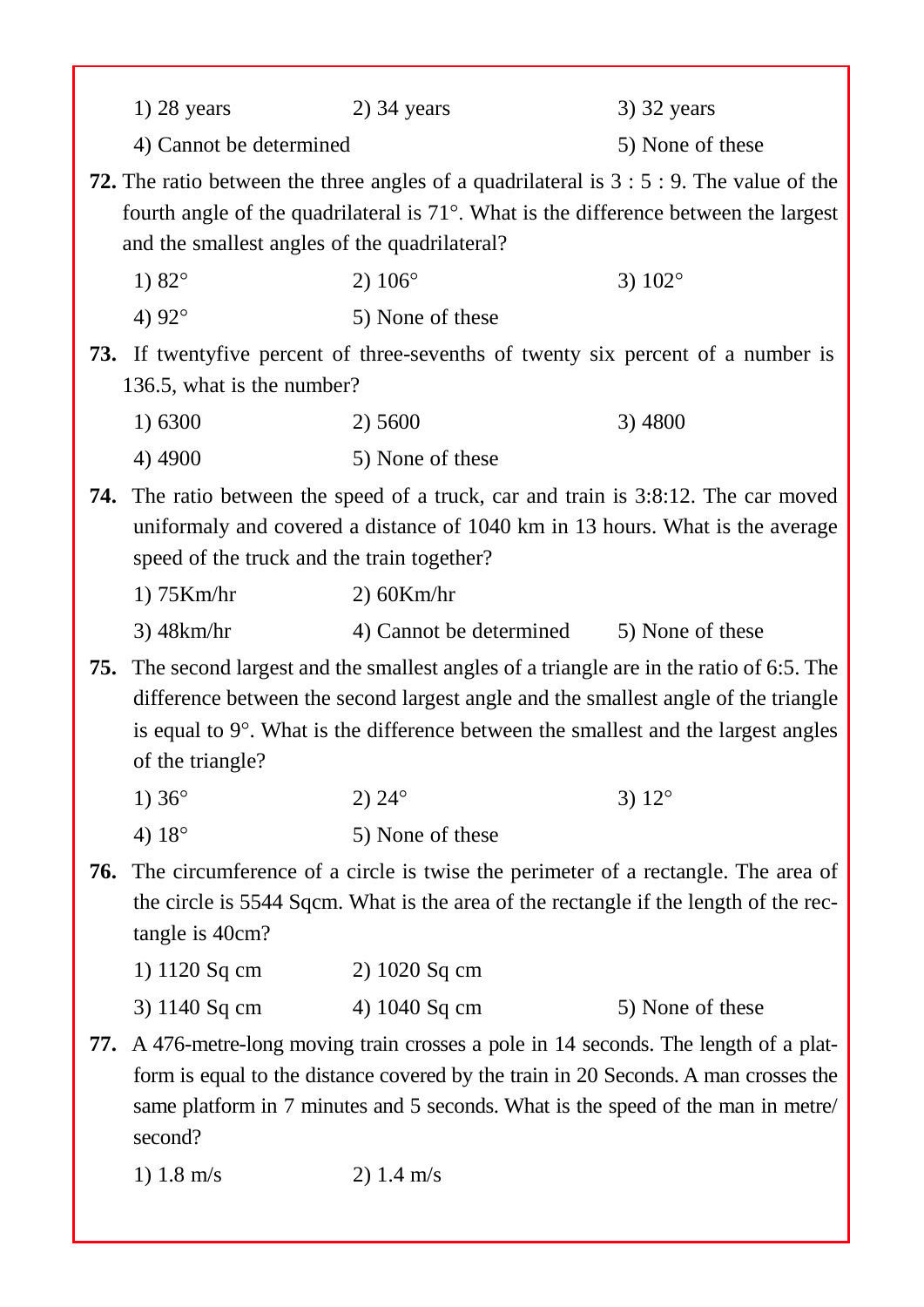|        | 3) 1.6 $m/s$                                               | 4) $2 \text{ m/s}$ | 5) 1.2 m/s                                                                                                                                                           |  |
|--------|------------------------------------------------------------|--------------------|----------------------------------------------------------------------------------------------------------------------------------------------------------------------|--|
| 78.    |                                                            |                    | Two-Thirds of Ranjit's monthly salary is equal to Raman's monthly Salary.<br>Raman's Monthly salary is thirty percent more than Pawan's monthly salary.              |  |
|        |                                                            |                    | Pawan's Monthly salary is `32000. What is Ranjit's monthly salary?                                                                                                   |  |
|        | $1)$ 64200                                                 | $2)$ 62500         | $3)$ 64500                                                                                                                                                           |  |
|        | $4)$ 62400                                                 | 5) None of these   |                                                                                                                                                                      |  |
| 79.    | principal at the rate of 2 pcpa in 2 years?                |                    | The simple interest accrued on a sum of a certain Principal is `35,6727 in seven<br>years at the rate of 8 pcpa. What would be the compound interest accrued on that |  |
|        | $1)$ 2573.48                                               | $2)$ 2564.86       | $3)$ 2753.86                                                                                                                                                         |  |
|        | $4)$ 2654.48                                               | 5) None of these   |                                                                                                                                                                      |  |
| 80.    | What is the total monthly fees of girls and boys together? |                    | In a class there are 60 students, out of whom 15 percent are girls. Each girl's<br>monthly fee is 250 and each boy's monthly fee is 34 percent more than a girl.     |  |
|        | $1)$ 19335                                                 | $2)$ 18435         | $3)$ 19345                                                                                                                                                           |  |
|        | $4)$ 19435                                                 | 5) None of these   |                                                                                                                                                                      |  |
|        |                                                            |                    | <i>Directions (Q. 81-85):</i> Study the following pie-chart and answer the following ques-                                                                           |  |
| tions. |                                                            |                    |                                                                                                                                                                      |  |
|        | Percentagewise distribution of teachers                    |                    | A 11%<br>F 18%                                                                                                                                                       |  |
|        | in six different universities.                             |                    |                                                                                                                                                                      |  |
|        | Total number of teachers $= 6400$                          |                    | <b>B</b> 17%<br>E 29%                                                                                                                                                |  |
|        | <b>Percentage of Teachers</b>                              |                    | C 19%<br>D<br>6%                                                                                                                                                     |  |
| 81.    |                                                            |                    | The number of teachers in University B is approximately what percent of the<br>total number of teachers in University D and University E together?                   |  |
|        | 1) 55                                                      | 2) 59              | 3)49<br>4) 45<br>5)65                                                                                                                                                |  |

**82.** If twenty five percent of the teachers in University C are females, What is the number of male teacher in University C?

| 1) 922 | 2) 911 | 3) 924 | 4) 912 | 5) None of these |  |
|--------|--------|--------|--------|------------------|--|
|--------|--------|--------|--------|------------------|--|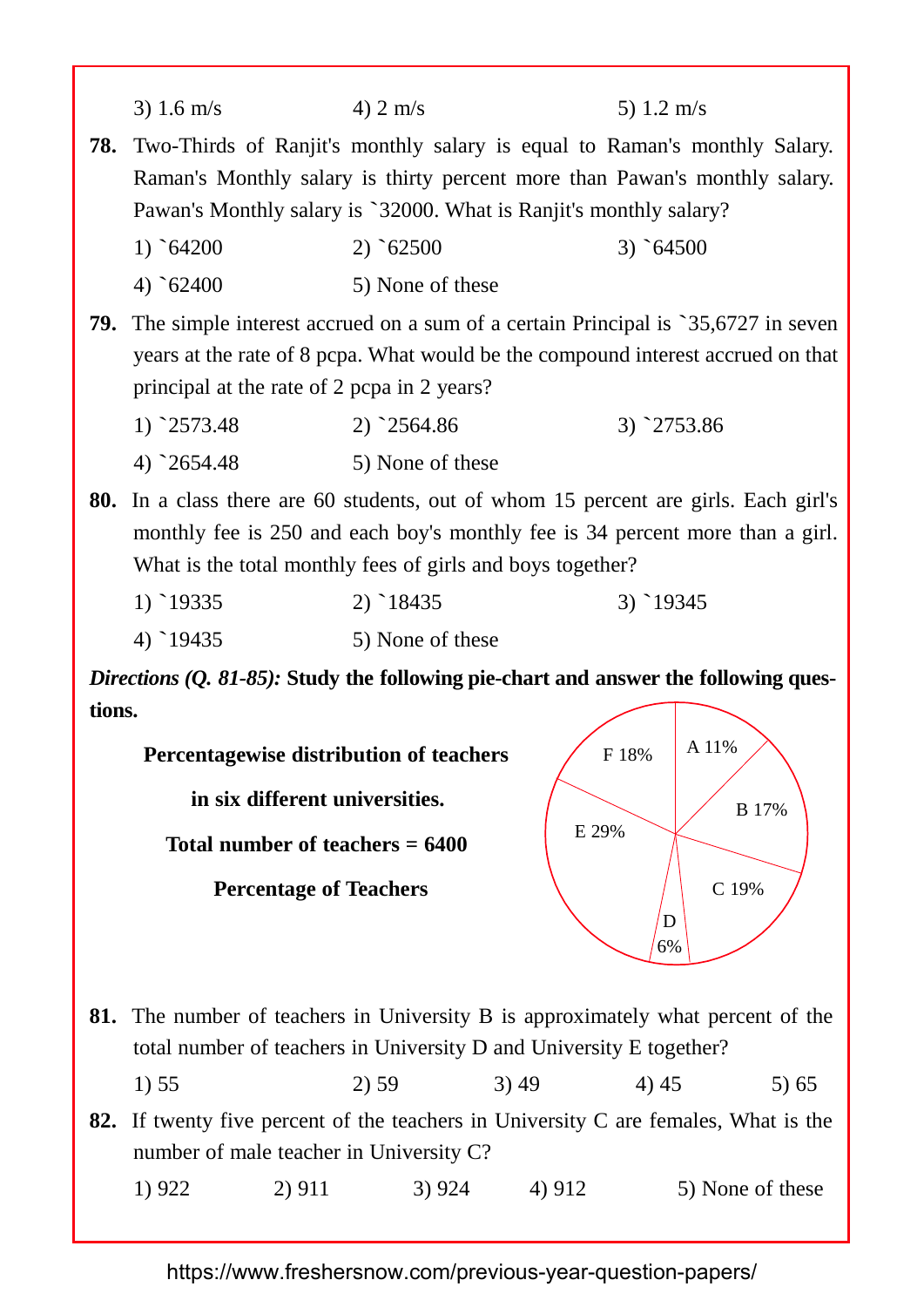**83.** The difference between the total number of teachers in University A, University B and University C together and the total number of teachers in University D, University E and University F together is exactly equal to the number of teach ers of which University?

| 1) University A | 2) University B | 3) University C |  |
|-----------------|-----------------|-----------------|--|
| 4) University D | 5) University F |                 |  |

**84.** If one-thirtysixth of the teachers from University F are Professors and the salary of each professor is Rs.96000, What will be the total salary of all the professors together from University F?

| 1)Rs.307.2 Lakh | $2)$ Rs 32.64 lakh | 3)Rs 3.072 Lakh |
|-----------------|--------------------|-----------------|
| 4)Rs3.264 lakh  | 5) None of these   |                 |

**85.** What is the average number of teachers in University A, University C, University D and University F together?

1) 854 2) 3546 3) 3456 4) 874 5) None of these

*Directions: (Q. 86-90):* **Study the table carefully to answer the questions that follow Number of cars (in thousand) of two models (Basic and Premium) produced by five different companies in five different years**

| <b>Company</b> |      | A    |      | B                                                                     |      | $\mathbf C$ |      |      |      | E    |
|----------------|------|------|------|-----------------------------------------------------------------------|------|-------------|------|------|------|------|
| Year $\Box$    |      |      |      | Basic Premium Basic Premium Basic Premium Basic Premium Basic Premium |      |             |      |      |      |      |
| 2006           | 4.4  | 2.5  | 5.6  | 2.4                                                                   | 5.4  | 6.1         | 7.6  | 7.5  | 2.7  | 5.1  |
| 2007           | 4.9  | 7.2  | 9.4  | 7.2                                                                   | 7.5  | 8.3         | 8.4  | 4.9  | 4.2  | 5.5  |
| 2008           | 13.6 | 15.5 | 14.8 | 9.5                                                                   | 12.8 | 9.9         | 9.2  | 8.2  | 7.7  | 11.5 |
| 2009           | 6.6  | 13.9 | 11.8 | 11.4                                                                  | 16.6 | 18.2        | 10.6 | 10.4 | 7.2  | 12.8 |
| 2010           | 5.8  | 14.9 | 12.2 | 7.2                                                                   | 19.9 | 22.3        | 14.6 | 12.2 | 13.2 | 12.2 |

**86.** The number of cars of premium model produced by company D in the year 2009 was approximately what percent of the total number of cars (both models) pro duced by Company C in the year 2007?

- 1) 70 2) 51 3) 56
- 4)  $61$  5)  $66$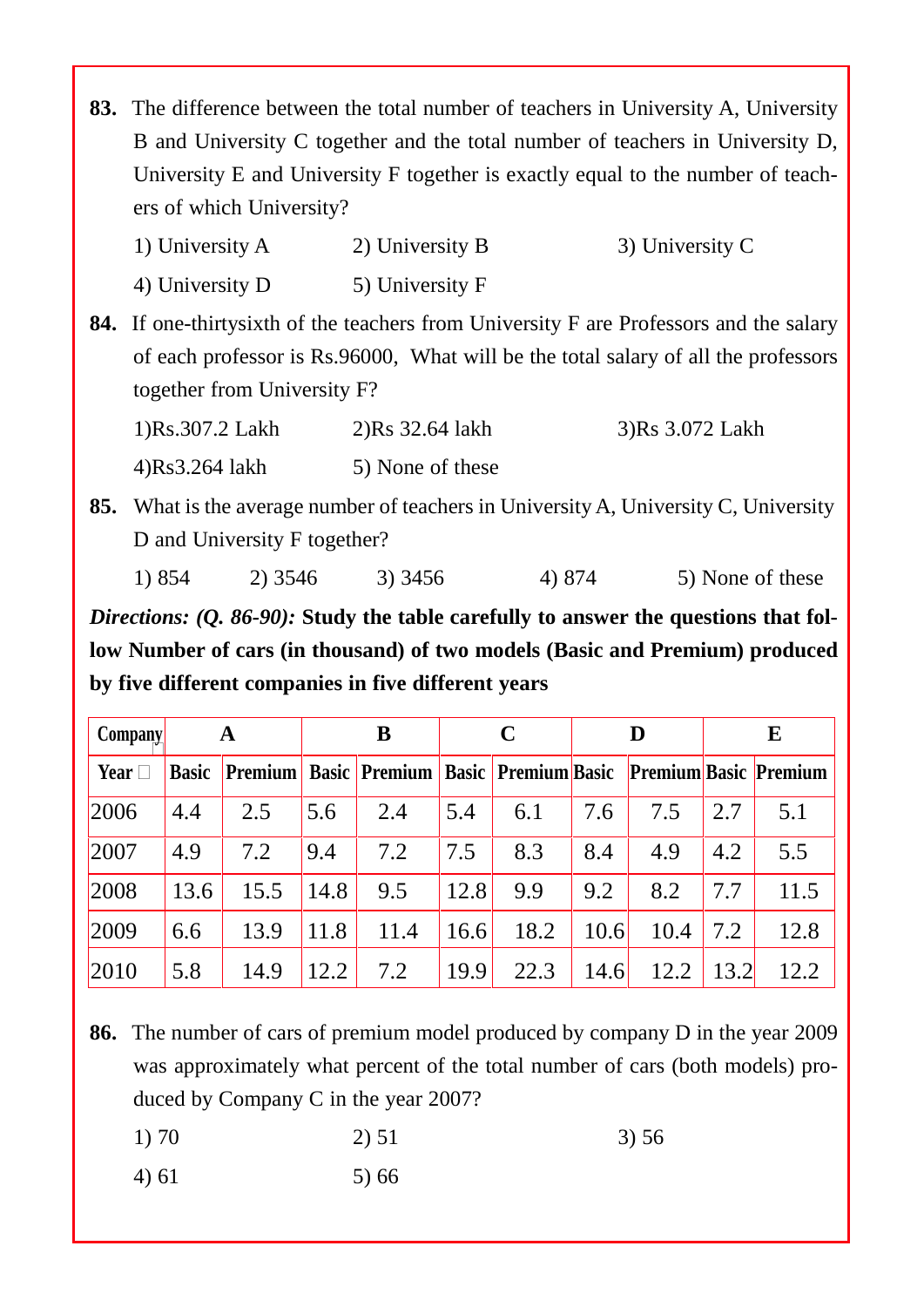| 87. What was the approximate percentage decrease in the number of cars of basic<br>model produced by Company B in the year 2009 as compared to the Previous<br>year? |                                                                                                                                            |             |  |  |  |
|----------------------------------------------------------------------------------------------------------------------------------------------------------------------|--------------------------------------------------------------------------------------------------------------------------------------------|-------------|--|--|--|
| 1) 15                                                                                                                                                                | 2) 20                                                                                                                                      | 3)10        |  |  |  |
| 4) 80                                                                                                                                                                | 5) 85                                                                                                                                      |             |  |  |  |
| A over all the years together?                                                                                                                                       | 88. What was the average number of cars of premium model produced by Company                                                               |             |  |  |  |
| 1) 9000                                                                                                                                                              | 2) 8000                                                                                                                                    | 3) 6000     |  |  |  |
| 4) 48000                                                                                                                                                             | 5) None of these                                                                                                                           |             |  |  |  |
|                                                                                                                                                                      | <b>89.</b> In which year was the difference between the basic model and premium model<br>of cars produced by Company E the second highest? |             |  |  |  |
| 1) 2010                                                                                                                                                              | 2) 2006                                                                                                                                    | 3) 2007     |  |  |  |
| 4) 2008                                                                                                                                                              | 5) 2009                                                                                                                                    |             |  |  |  |
| <b>90.</b> In which Company did the production of cars of premium model consistently<br>increase from the year 2006 to the year 2010?                                |                                                                                                                                            |             |  |  |  |
| 1) Both C and E                                                                                                                                                      | 2) Both C and D                                                                                                                            | $3)$ C only |  |  |  |
| $4)$ D only                                                                                                                                                          | $5)$ E only                                                                                                                                |             |  |  |  |
|                                                                                                                                                                      |                                                                                                                                            |             |  |  |  |

*Directions (Q. 91-95) : Study the following graph carefully to answer the questions that follow:*

**Monthly income (**` **in thousands) of three different persons in six diffrent years**

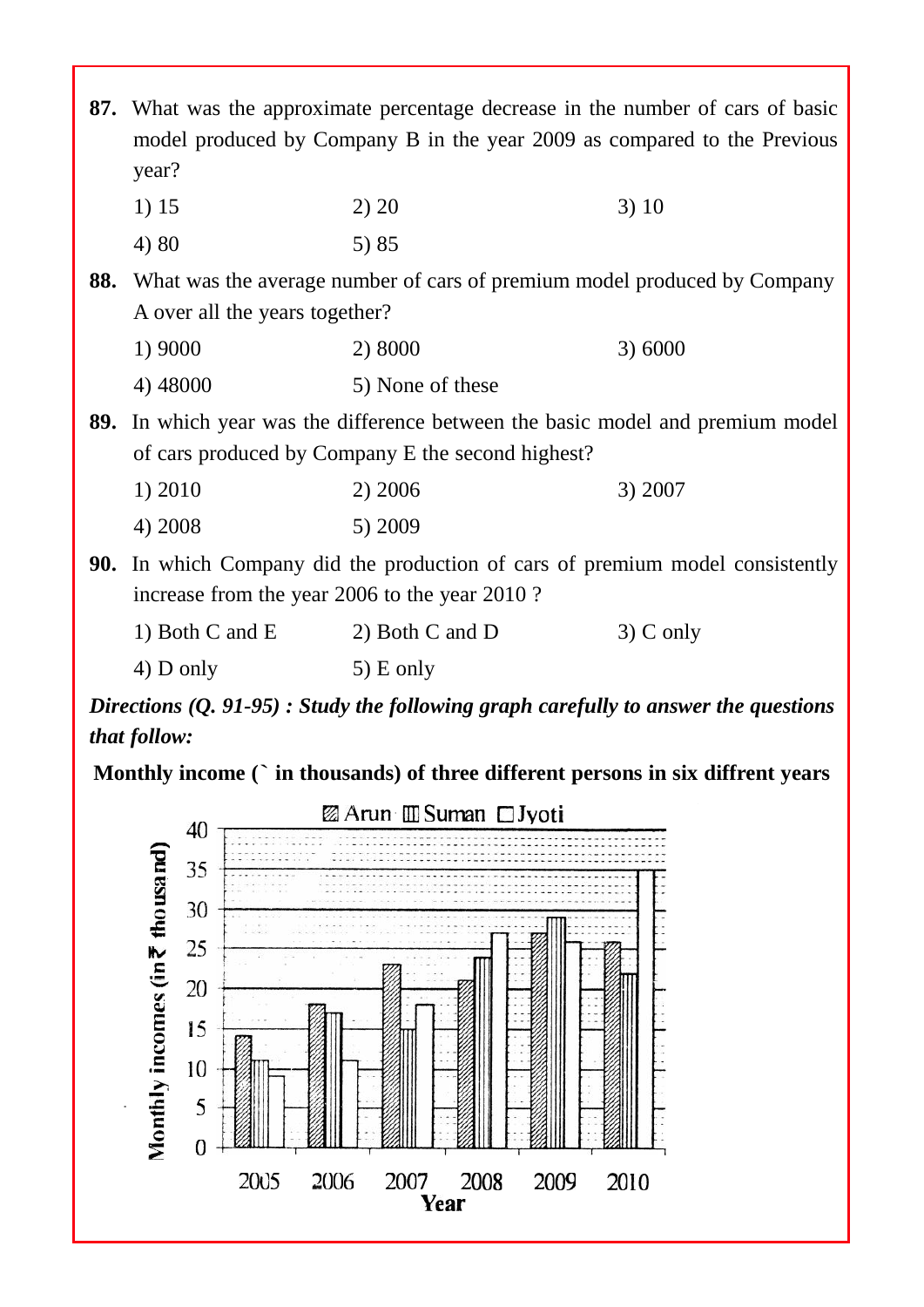|     | 91. What was the difference between the total monthly salary of Arun in all the years<br>together and Suman's monthly income in the year 2007? |                                                                                                                                                          |                |  |  |  |
|-----|------------------------------------------------------------------------------------------------------------------------------------------------|----------------------------------------------------------------------------------------------------------------------------------------------------------|----------------|--|--|--|
|     | 1)Rs 1.24 lakh                                                                                                                                 | $2)Rs$ 1.14 lakh                                                                                                                                         | 3)Rs 11.4 lakh |  |  |  |
|     | 4)Rs 12.4 lakh                                                                                                                                 | 5) None of these                                                                                                                                         |                |  |  |  |
|     |                                                                                                                                                | 92. What is the ratio of Arun's monthly income in the year 2006, Suman's monthly<br>income in the year 2007 and Jyoti's monthly income in the year 2005? |                |  |  |  |
|     | 1) $6:3:5$                                                                                                                                     | 2) 6:4:5                                                                                                                                                 | 3) 5:6:4       |  |  |  |
|     | 4) $5:4:7$                                                                                                                                     | 5) None of these                                                                                                                                         |                |  |  |  |
|     | second highest?                                                                                                                                | 93. In Which year was the difference between Jyoti's and Arun's montly income the                                                                        |                |  |  |  |
|     | 1) 2005                                                                                                                                        | 2) 2006                                                                                                                                                  | 3) 2007        |  |  |  |
|     | 4) 2009                                                                                                                                        | 5) 2010                                                                                                                                                  |                |  |  |  |
| 94. |                                                                                                                                                | The monthly income of Suman in the year 2009 was approximately what per-<br>centage of the monthly income of Jyoti in the year 2010?                     |                |  |  |  |
|     | 1) 72                                                                                                                                          | 2) 89                                                                                                                                                    | 3) 83          |  |  |  |
|     | 4)67                                                                                                                                           | 5)95                                                                                                                                                     |                |  |  |  |
| 95. | 2008 as compared to the previous year?                                                                                                         | What was the percentage increase in the monthly income of Jyoti in the year                                                                              |                |  |  |  |
|     | 1)50                                                                                                                                           | 2) 150                                                                                                                                                   | 3)160          |  |  |  |
|     | 4)60                                                                                                                                           | 5) None of these                                                                                                                                         |                |  |  |  |

## *Directions (Q. 96-100):* **Study the information carefully to answer the questions that follow.**

A Company produced five different products, Viz mobile phone, pen drive, cal culator, television and washing machine. The total number of all the five products is 1650. 24% of the total number of products is mobile phones. One-sixth of the total number of products is pen drives. 14% of the total number of products is calculators. Remaining products are either television or washing machine. The number of washing machines is 50 more than the number of televisions produced.

**96.** What is the ratio of the number of washing machines to the number of calculators produced by the company?

- 1) 17:11 2) 19:11 3) 11:17
- 4) 19:13 5) None of these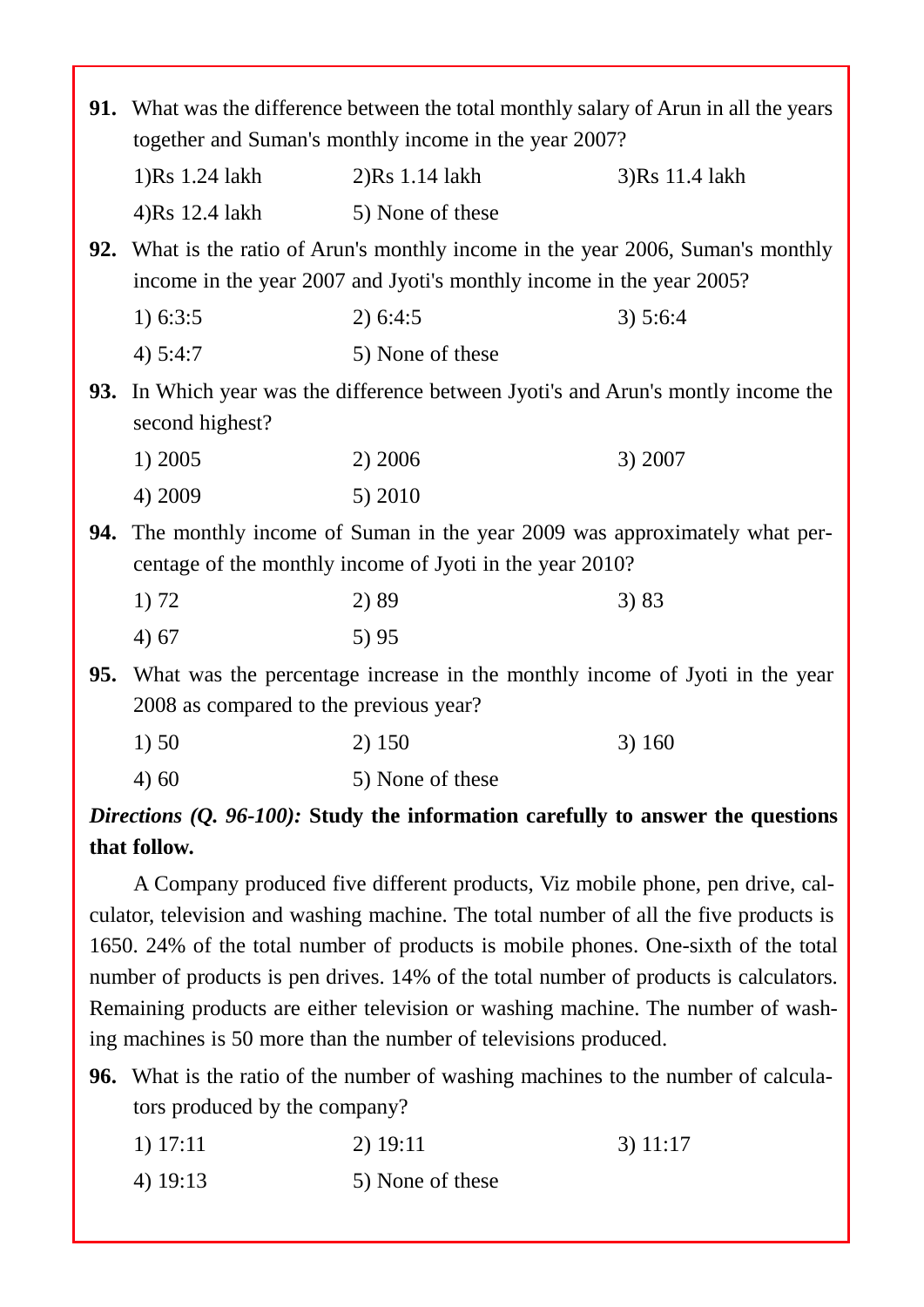|                                                                                                                                             | 97. If 24 percent of the pen drives are defective, What is the number of pen drives                                                                       |                                  |  |
|---------------------------------------------------------------------------------------------------------------------------------------------|-----------------------------------------------------------------------------------------------------------------------------------------------------------|----------------------------------|--|
| which are not defective?                                                                                                                    |                                                                                                                                                           |                                  |  |
| 1) 209                                                                                                                                      | 2) 215                                                                                                                                                    | 3) 219                           |  |
| 4) 225                                                                                                                                      | 5) None of these                                                                                                                                          |                                  |  |
|                                                                                                                                             | <b>98.</b> The number of televisions produced is approximately what percent of the total<br>number of calculators and washing machines produced together? |                                  |  |
| 1) 63                                                                                                                                       | 2) 55                                                                                                                                                     | 3) 59                            |  |
| 4) 51                                                                                                                                       | 5)67                                                                                                                                                      |                                  |  |
| What is the difference between the total number of televisions and mobile phones<br>99.<br>together and the number of calculators produced? |                                                                                                                                                           |                                  |  |
| 1) 534                                                                                                                                      | 2) 524                                                                                                                                                    | 3) 511                           |  |
| 4) 523                                                                                                                                      | 5) None of these                                                                                                                                          |                                  |  |
| duced by the company?                                                                                                                       | <b>100.</b> What is the total number of pen drives, calculators and washing machines pro-                                                                 |                                  |  |
| 1) 907                                                                                                                                      | 2) 917                                                                                                                                                    | 3)925                            |  |
| 4) 905                                                                                                                                      | 5) None of these                                                                                                                                          |                                  |  |
|                                                                                                                                             | <b>Test-III General Awareness</b>                                                                                                                         |                                  |  |
| 101. Major producer of mulberry silk in India is                                                                                            |                                                                                                                                                           |                                  |  |
| 1) Jammu and Kashmir 2) Jharkhand                                                                                                           |                                                                                                                                                           | 3) Karnataka                     |  |
| 4) Assam                                                                                                                                    | 5) Himachal Pradesh                                                                                                                                       |                                  |  |
| 102. We come across the term 'PPP' in financial news nowadays. What does 'PPP' rep-                                                         |                                                                                                                                                           |                                  |  |
| resent?                                                                                                                                     |                                                                                                                                                           |                                  |  |
| 1) Personal Percapita Power                                                                                                                 |                                                                                                                                                           | 2) Private Public Partnership    |  |
| 3) Per capita Potential for Purchases                                                                                                       |                                                                                                                                                           | 4) Present Purchasing Power      |  |
| 5) Pure Purchase Parity                                                                                                                     |                                                                                                                                                           |                                  |  |
| 'ECB'?                                                                                                                                      | <b>103.</b> Many times we read the term 'ECB' in newspapers. What is the full form' of                                                                    |                                  |  |
|                                                                                                                                             | 1) Essential Commercial Banking 2) European Credit Borrowing                                                                                              |                                  |  |
| 3) External Credit for Business                                                                                                             |                                                                                                                                                           | 4) External Commercial Borrowing |  |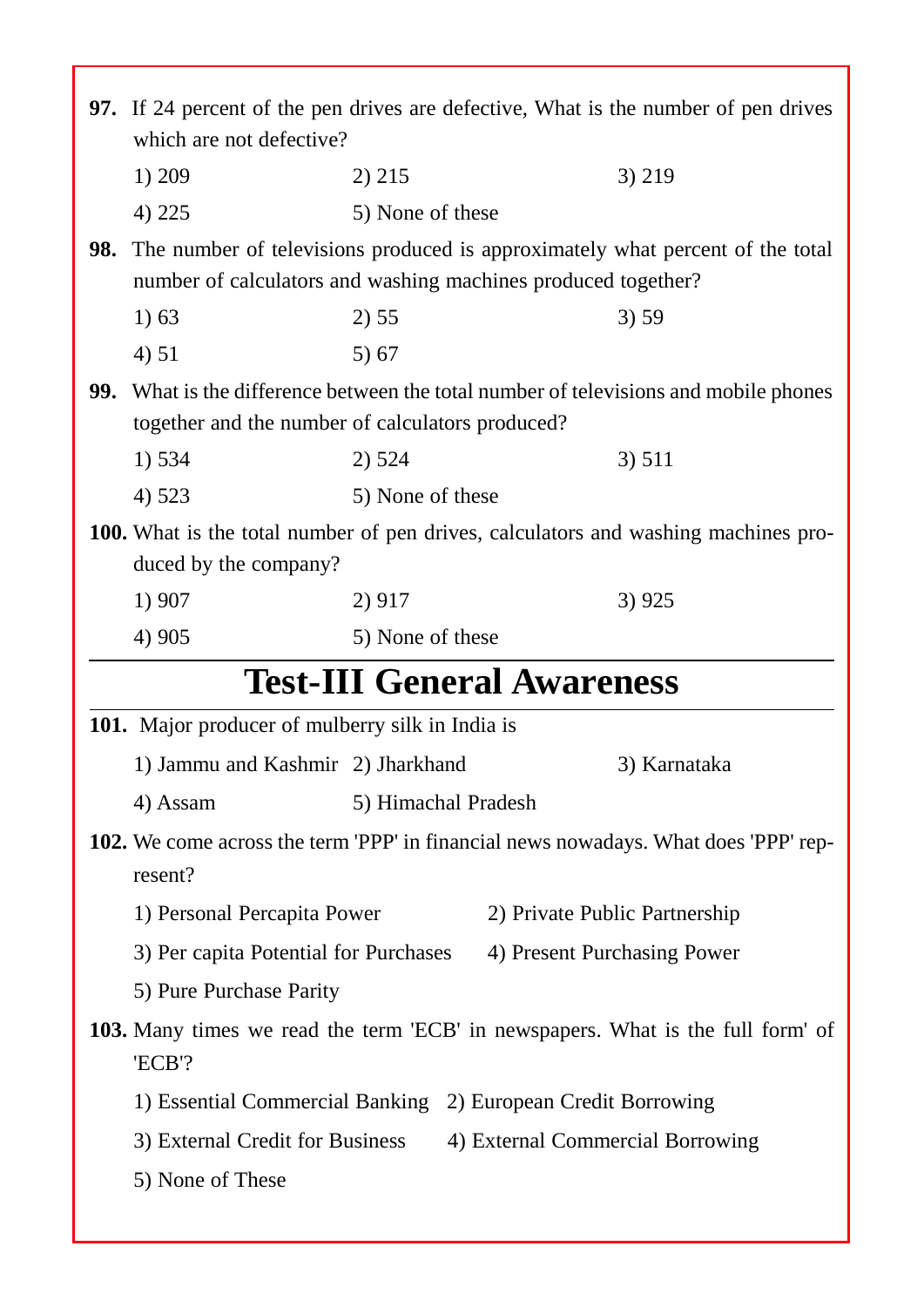| <b>104.</b> What is meant by financial inclusion?                                                       |                                                                                                              |                           |  |  |
|---------------------------------------------------------------------------------------------------------|--------------------------------------------------------------------------------------------------------------|---------------------------|--|--|
|                                                                                                         | 1) Making available banking services at an affordable cost                                                   |                           |  |  |
|                                                                                                         | 2) Opening savings accounts in rural areas without any deposit                                               |                           |  |  |
|                                                                                                         | 3) Opening any type of account without introduction                                                          |                           |  |  |
| 4) Distributing money through rural branches                                                            |                                                                                                              |                           |  |  |
| 5) Distributing wages through bank accounts                                                             |                                                                                                              |                           |  |  |
| world?                                                                                                  | 105. Which of these countris is the largest producer of milk and milk products in the                        |                           |  |  |
| $1)$ USA                                                                                                | 2) China                                                                                                     | 3) India                  |  |  |
| 4) New Zealand                                                                                          | 5) None of These                                                                                             |                           |  |  |
|                                                                                                         | <b>106.</b> Which of the following is the most important rabi crop of India?                                 |                           |  |  |
| 1) Rice                                                                                                 | 2) Millet                                                                                                    | 3) Sugarcane              |  |  |
| 4) Groundnut                                                                                            | 5) Mustard                                                                                                   |                           |  |  |
|                                                                                                         | 107. Who is the regulatory authority for insurance business in India?                                        |                           |  |  |
| $1)$ RBI                                                                                                | 2) IRDP                                                                                                      | $3)$ SEBI                 |  |  |
| 4) NABARD                                                                                               | 5) IRDA                                                                                                      |                           |  |  |
| <b>108.</b> What is money laundering?                                                                   |                                                                                                              |                           |  |  |
|                                                                                                         | 1) Conversion of assets into cash-                                                                           |                           |  |  |
|                                                                                                         | 2) Conversion of illegally obtained money into accountable money                                             |                           |  |  |
| 3) Conversion of cash into gold<br>4) Conversion of gold into cash                                      |                                                                                                              |                           |  |  |
| 5) None of These                                                                                        |                                                                                                              |                           |  |  |
| 109. Golden revolution refers to the deveolopment of which of the following agricul-<br>tural products? |                                                                                                              |                           |  |  |
| 1) Oilseeds                                                                                             | 2) Pulses                                                                                                    | 3) Horticultural products |  |  |
| 4) Cereals                                                                                              | 5) Fodder                                                                                                    |                           |  |  |
|                                                                                                         | 110. Which programme was launched by Government of India to improve irrigation<br>facilities in rural India? |                           |  |  |
| 1) Annapurna Scheme                                                                                     | 2) National Social Assistance Programme                                                                      |                           |  |  |
| 3) Integrated Rural Development Programme                                                               |                                                                                                              |                           |  |  |
| 4) Sampoorna Grameen Rozgar Yojana                                                                      |                                                                                                              |                           |  |  |
| 5) National Watershed Development Programme                                                             |                                                                                                              |                           |  |  |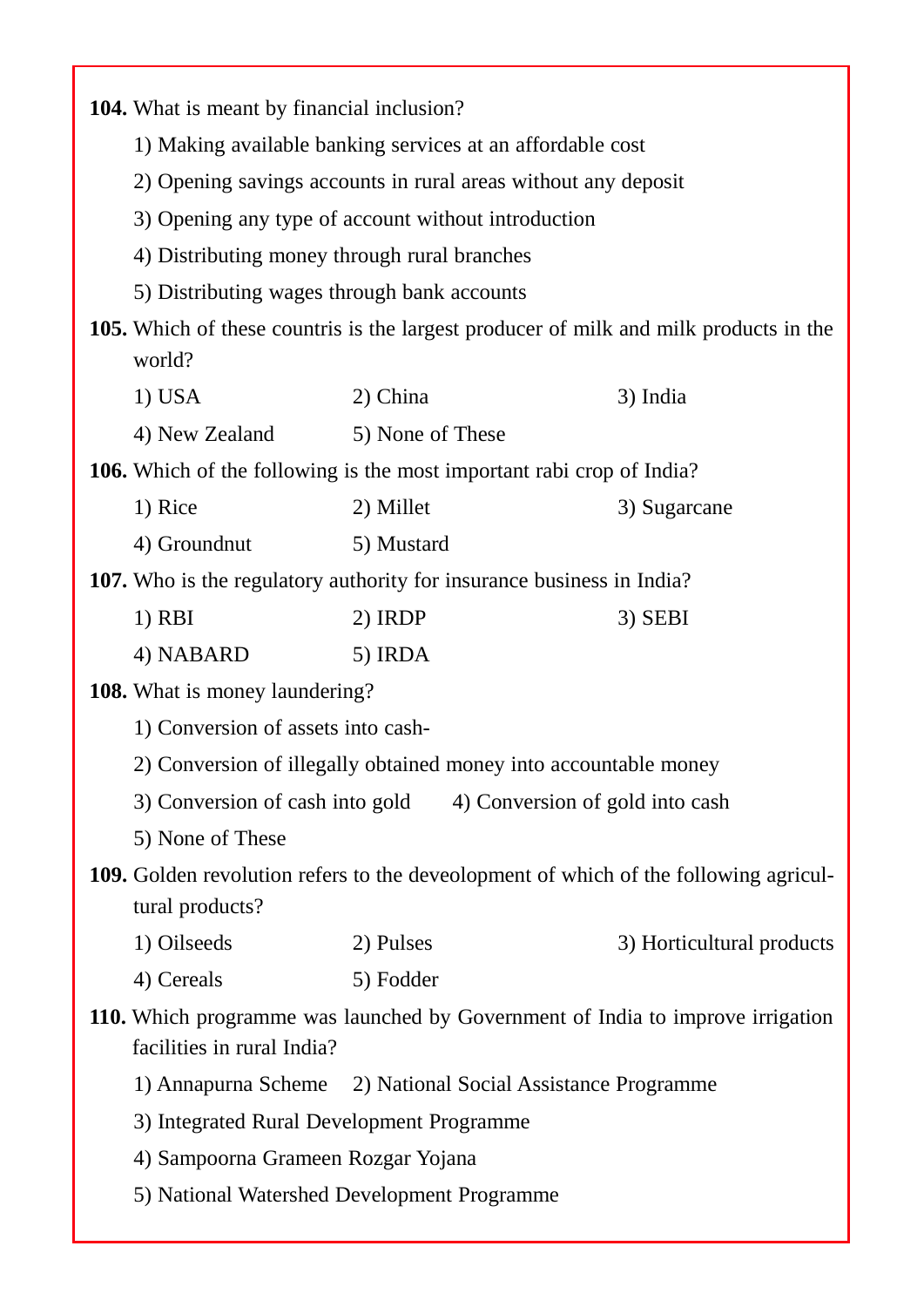| 111. Montek Singh Ahluwalia is holding which of the following positions at present?                              |                                                               |                                                                                     |  |  |  |
|------------------------------------------------------------------------------------------------------------------|---------------------------------------------------------------|-------------------------------------------------------------------------------------|--|--|--|
|                                                                                                                  | 1) Chairman of Planning Commission                            |                                                                                     |  |  |  |
| 2) Governor of RBI                                                                                               |                                                               |                                                                                     |  |  |  |
| 3) Secretary of UNO                                                                                              |                                                               |                                                                                     |  |  |  |
| 4) Economic Advisor to Prime Minister                                                                            |                                                               |                                                                                     |  |  |  |
|                                                                                                                  | 5) Dy Chairman of Planning Commission                         |                                                                                     |  |  |  |
|                                                                                                                  | 112. Bird flu is a disease which affects and spreads through? |                                                                                     |  |  |  |
| 1) Cattle                                                                                                        | 2) Sheep                                                      | 3) Prawn                                                                            |  |  |  |
| 4) Silkworm                                                                                                      | 5) Poultry                                                    |                                                                                     |  |  |  |
| 2011?                                                                                                            |                                                               | 113. Which country won the Davis Cup tennis tournament 2011 held in December        |  |  |  |
| 1) Argentina                                                                                                     | $2)$ USA                                                      | 3) Australia                                                                        |  |  |  |
| 4) Japan                                                                                                         | 5) Spain                                                      |                                                                                     |  |  |  |
| 114. Who among the following cricketers recently became the 10th batsman to score<br>10000 runs in Test Cricket? |                                                               |                                                                                     |  |  |  |
| 1) Mahela Jayawardene 2) Vijay Zol                                                                               |                                                               | 3) Yuvaraj Singh                                                                    |  |  |  |
| 4) Younis Khan                                                                                                   | 5) Umar Akmal                                                 |                                                                                     |  |  |  |
| December 2011 in?                                                                                                |                                                               | 115. The Collective Security Treaty Organisation (CSTO) Summit took place in        |  |  |  |
| 1) Tokyo                                                                                                         | 2) Moscow                                                     | 3) New Delhi                                                                        |  |  |  |
| 4) Paris                                                                                                         | 5) Perth                                                      |                                                                                     |  |  |  |
| December 2011?                                                                                                   |                                                               | 116. Who represented India in 12th Consecutive Annual India-Russia Summit held in   |  |  |  |
|                                                                                                                  | 1) Smt. Pratibha Patil 2) Dr Manmohan Singh                   |                                                                                     |  |  |  |
| 3) Sonia Gandhi                                                                                                  | 4) S M Krishna                                                | 5) None of These                                                                    |  |  |  |
| 117. Which of the following currencies is used in Britain?                                                       |                                                               |                                                                                     |  |  |  |
| 1) Pound                                                                                                         | 2) Dollar                                                     | 3) Euro                                                                             |  |  |  |
| 4) France                                                                                                        | 5) Pesso                                                      |                                                                                     |  |  |  |
|                                                                                                                  |                                                               | 118. Which of the following cups/ trophies is associated with the game of Football? |  |  |  |
| 1) Grand Prix                                                                                                    | 2) Rangaswami Cup                                             |                                                                                     |  |  |  |
| 3) Wimbledon Trophy                                                                                              | 4) Fifa Cup                                                   | 5) Ranji Trophy                                                                     |  |  |  |
|                                                                                                                  |                                                               |                                                                                     |  |  |  |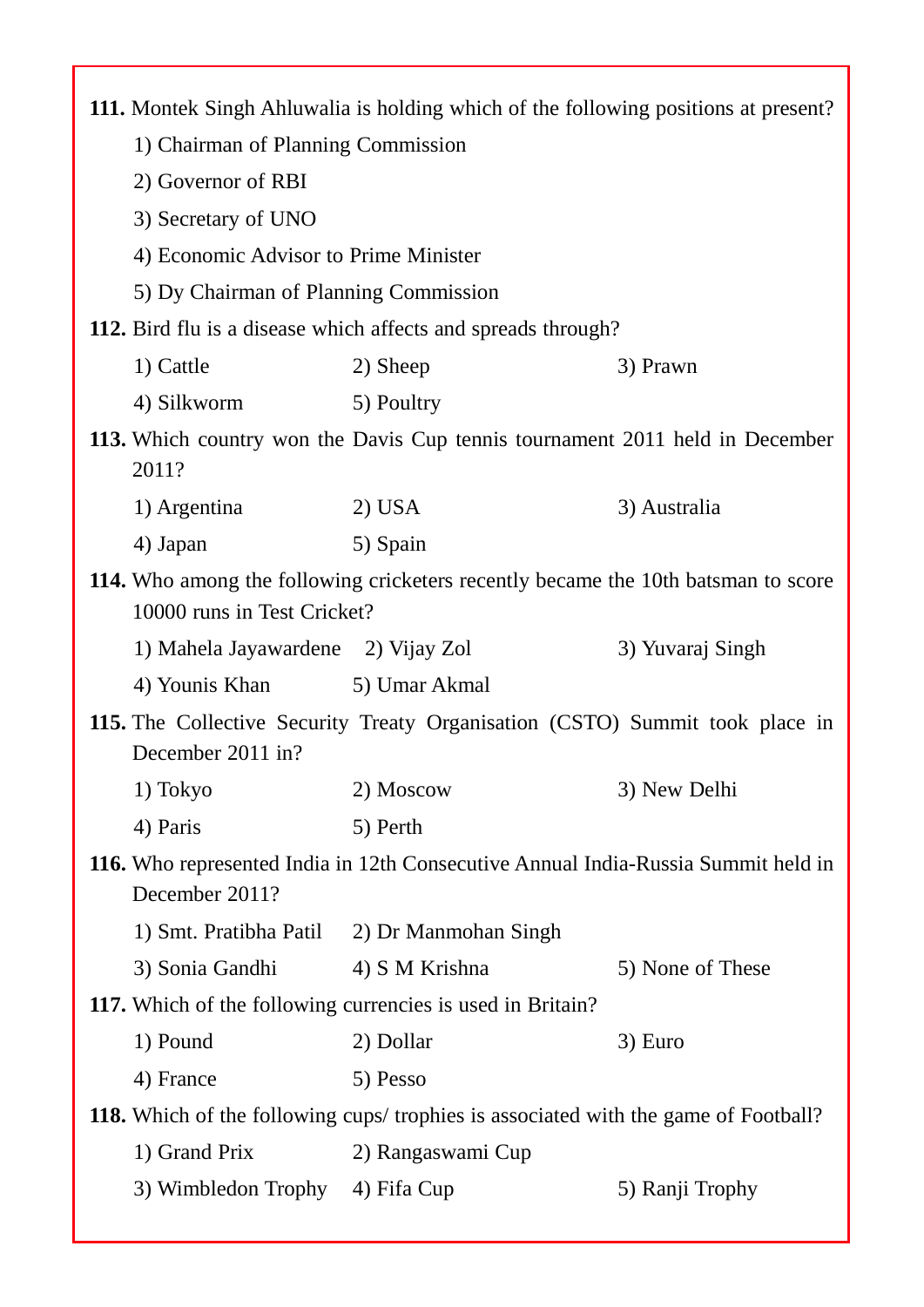| 119. The head office of the Bank of Maharashtra is located in which of the following<br>cities?<br>2) New Delhi<br>1) Kolkata<br>3) Pune |  |  |
|------------------------------------------------------------------------------------------------------------------------------------------|--|--|
|                                                                                                                                          |  |  |
|                                                                                                                                          |  |  |
| 4) Ahmedabad<br>5) Mumbai                                                                                                                |  |  |
| 120. Which country hosted the summit of SAARC nations in the year 2011?                                                                  |  |  |
| 1) India<br>2) Bangladesh<br>3) Nepal                                                                                                    |  |  |
| 4) Maldives<br>5) Pakistan                                                                                                               |  |  |
| 121. Which of the following terms is not used in the field of Economics?                                                                 |  |  |
| 1) Balance of Trade<br>2) Break Even Point                                                                                               |  |  |
| 4) Fiscal Deficit<br>3) Plasma                                                                                                           |  |  |
| 5) Capital Account Convertibility                                                                                                        |  |  |
| 122. "Carbon credit" is concerned with which one of these internationally sensitive                                                      |  |  |
| issues?                                                                                                                                  |  |  |
| 1) Deforestation<br>2) Contract farming<br>3) Rural infrastructure                                                                       |  |  |
| 5) Protection of environment<br>4) Diamond trading                                                                                       |  |  |
| <b>123.</b> Which of the following terms is used in the game of Cricket?                                                                 |  |  |
| 1) Half Nelson<br>2) Love<br>3) Back Hand Drive                                                                                          |  |  |
| 4) Penalty Stroke<br>5) Clean Bowled                                                                                                     |  |  |
| 124. India recently signed a Currency Swap Agreement with which of the following<br>countries?                                           |  |  |
| $1)$ USA<br>2) Pakistan<br>3) Japan                                                                                                      |  |  |
| 5) Australia<br>4) Germany                                                                                                               |  |  |
| <b>125.</b> What is the full form of the term ASBA?                                                                                      |  |  |
| 1) Allotment Supported by Blocked Amount                                                                                                 |  |  |
| 2) Application Supported by Bank Amount                                                                                                  |  |  |
| 3) Allotment Supported by Bank Account                                                                                                   |  |  |
|                                                                                                                                          |  |  |
| 4) Application Supported by Blocked Amount                                                                                               |  |  |
| 5) Allotment and Social Banking Amount                                                                                                   |  |  |
| 126. Dipika Pallikal, who won an international tournament recently in Hong Kong is a                                                     |  |  |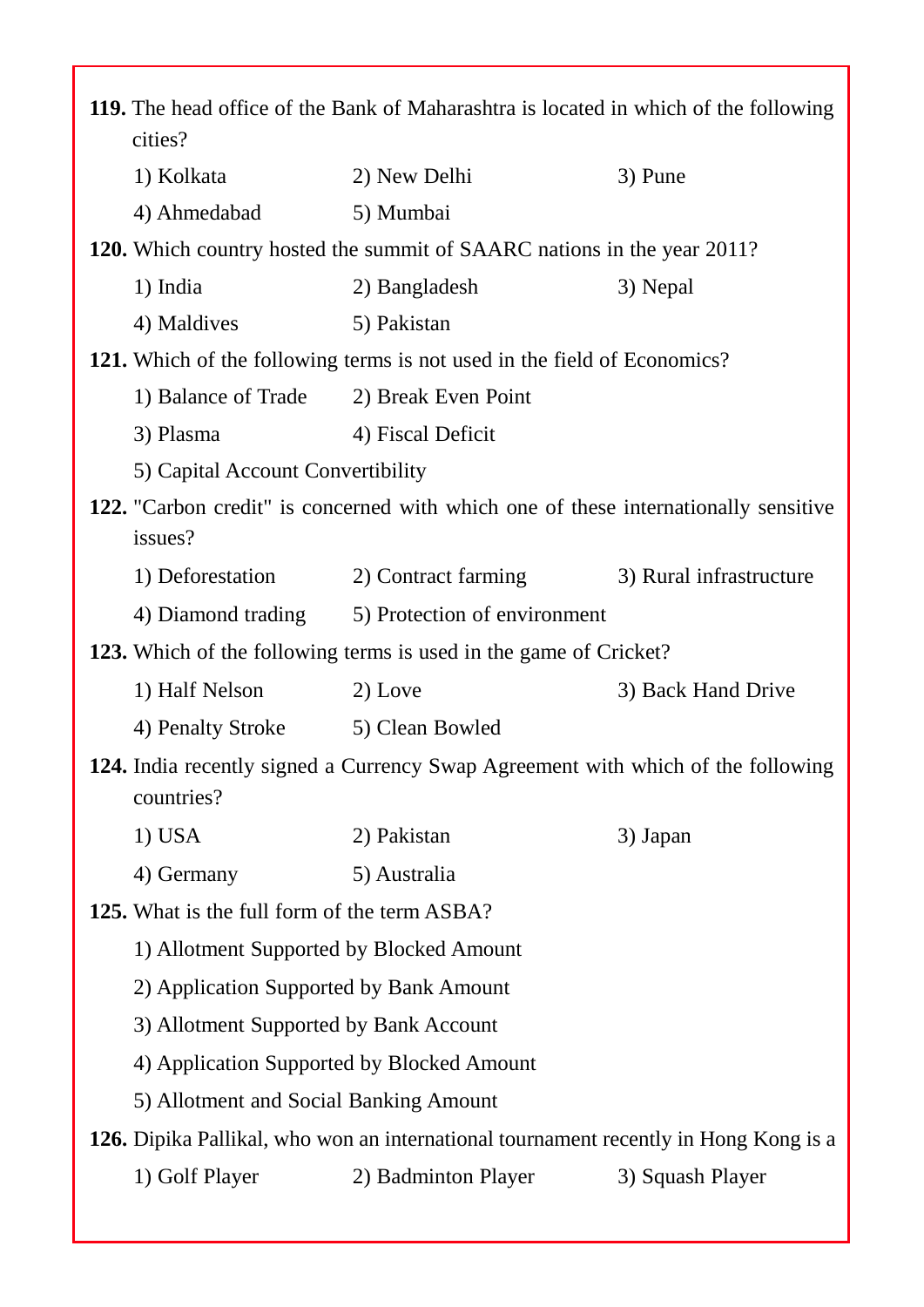| 4) Swimmer                                                                                                | 5) Table Tennis Player                                                 |                      |
|-----------------------------------------------------------------------------------------------------------|------------------------------------------------------------------------|----------------------|
| 127. The term "Deficit Financing" means the Government borrows money from the                             |                                                                        |                      |
| $1)$ IMF                                                                                                  | 2) Local bodies                                                        | $3)$ RBI             |
| 4) Large corporates 5) Public at large                                                                    |                                                                        |                      |
| 128. Regional Rural Banks                                                                                 |                                                                        |                      |
|                                                                                                           | 1) Have limited area of operation and access to refinance from NABARD. |                      |
| 2) are required to lend only to weaker sections.                                                          |                                                                        |                      |
| 3) are mandated to do only narrow banking.                                                                |                                                                        |                      |
| 4) can only extend agricultural loans.                                                                    |                                                                        |                      |
| 5) have unrestricted area of operation.                                                                   |                                                                        |                      |
| 129. Ms Christine Lagarde is holding which of the following positions at present?                         |                                                                        |                      |
| 1) Chief of Asian Development Bank                                                                        |                                                                        |                      |
| 2) Chief of International Monetary Fund                                                                   |                                                                        |                      |
| 3) Chancellor of Germany                                                                                  |                                                                        |                      |
| 4) Chief of Morgan Stanley                                                                                |                                                                        |                      |
| 5) Chief of World Bank                                                                                    |                                                                        |                      |
| <b>130.</b> What is the present reverse REPO rate?                                                        |                                                                        |                      |
| 1) 7.5%                                                                                                   | 2) 8.5%                                                                | 3) 8%                |
| 4) 6.5%                                                                                                   | 5) None of these                                                       |                      |
| 131. General Assembly elections were held in which of the following North East<br>states in January 2012? |                                                                        |                      |
| 1) Assam                                                                                                  | 2) Meghalaya                                                           | 3) Arunachal Pradesh |
| 4) Manipur                                                                                                | 5) Tripura                                                             |                      |
| <b>132.</b> What is the full form of the term FDI?                                                        |                                                                        |                      |
| 1) Foreign Direct Investment                                                                              |                                                                        |                      |
| 2) Foreign Diverse Investment                                                                             |                                                                        |                      |
| 3) Fixed Deposit Investment                                                                               |                                                                        |                      |
| 4) Floating Deposit Investment                                                                            |                                                                        |                      |
| 5) Financial Derivatives in India                                                                         |                                                                        |                      |
| <b>133.</b> The erstwhile UTI Bank is presently known as                                                  |                                                                        |                      |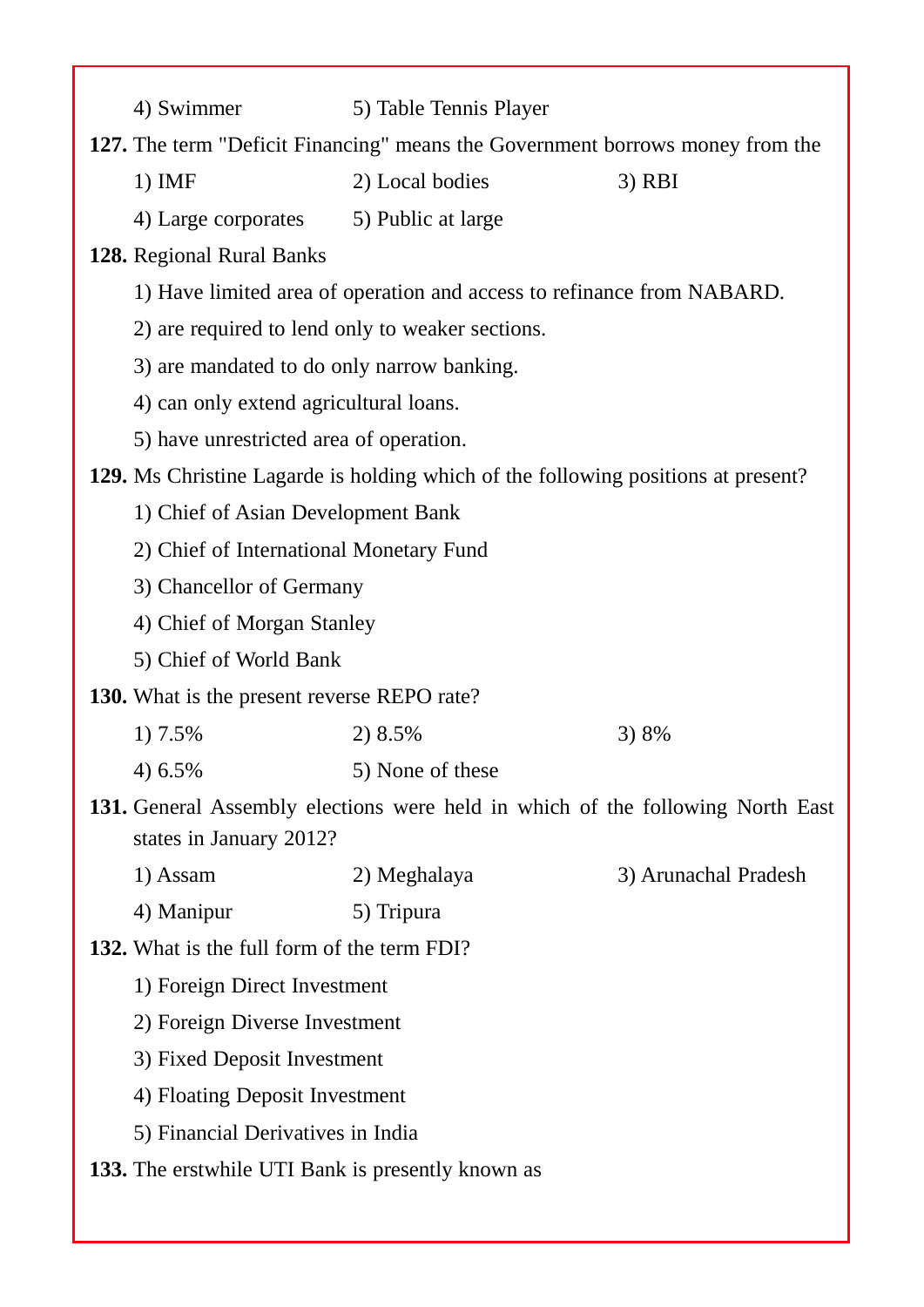| 1) ING Vysya Bank 2) Yes Bank |                                                                                                                                                                      | 3) Indusind Bank   |
|-------------------------------|----------------------------------------------------------------------------------------------------------------------------------------------------------------------|--------------------|
| 4) Axis Bank                  | 5) IDBI Bank                                                                                                                                                         |                    |
| Tax Department?               | 134. Which of the following telecom giants recently won its case against the Income                                                                                  |                    |
| 1) Bharti Airtel              | 2) Vodafone                                                                                                                                                          | 3) Idea Cellular   |
| 4) Reliance Communications    |                                                                                                                                                                      | 5) Tata Telecom    |
| largest economy?              | 135. Which of the following countries recently attained the status of world's sixth                                                                                  |                    |
| 1) Russia                     | 2) Japan                                                                                                                                                             | 3) China           |
| 4) India                      | 5) Brazil                                                                                                                                                            |                    |
|                               | <b>136.</b> Which of the following countries decided to withdraw from Kyoto Protocol?                                                                                |                    |
| 1) Canada                     | 2) Russia                                                                                                                                                            | 3) India           |
| $4)$ USA                      | 5) China                                                                                                                                                             |                    |
|                               | <b>137.</b> Which of the following is NOT a Banking or Finance Company?                                                                                              |                    |
| 1) Barclay                    | 2) Lufthansa                                                                                                                                                         | 3) BNP Paribas     |
| 4) American Express           | 5) HSBC                                                                                                                                                              |                    |
| nuclear power plants?         | <b>138.</b> India and Russia were having some differences over which of the following                                                                                |                    |
| 1) Kaiga                      | 2) Kudankulam                                                                                                                                                        | 3) Rawatbhata      |
| 4) Narora                     | 5) None of these                                                                                                                                                     |                    |
|                               | 139. Excise duty is a tax levied on which of the following?                                                                                                          |                    |
|                               | 1) Production of goods 2) Purchase of goods                                                                                                                          | 3) Export of goods |
| 4) Sale of goods              | 5) Movement of goods beyond municipal limits                                                                                                                         |                    |
| above?                        | 140. "India and Pakistan started fresh talks on conventional CBM" was the news in all<br>major newspapers. What does the letter 'M' denote in the term 'CBM' as used |                    |
| 1) Money                      | 2) Mechanism                                                                                                                                                         | 3) Modalities      |
| 4) Measures                   | 5) Memorial                                                                                                                                                          |                    |
|                               | <b>141.</b> Which of the following is the unit of electrical current?                                                                                                |                    |
| 1) Bar                        | 2) Calorie                                                                                                                                                           | 3) Ampere          |
| 4) Decibel                    | 5) Angstrom                                                                                                                                                          |                    |
|                               |                                                                                                                                                                      |                    |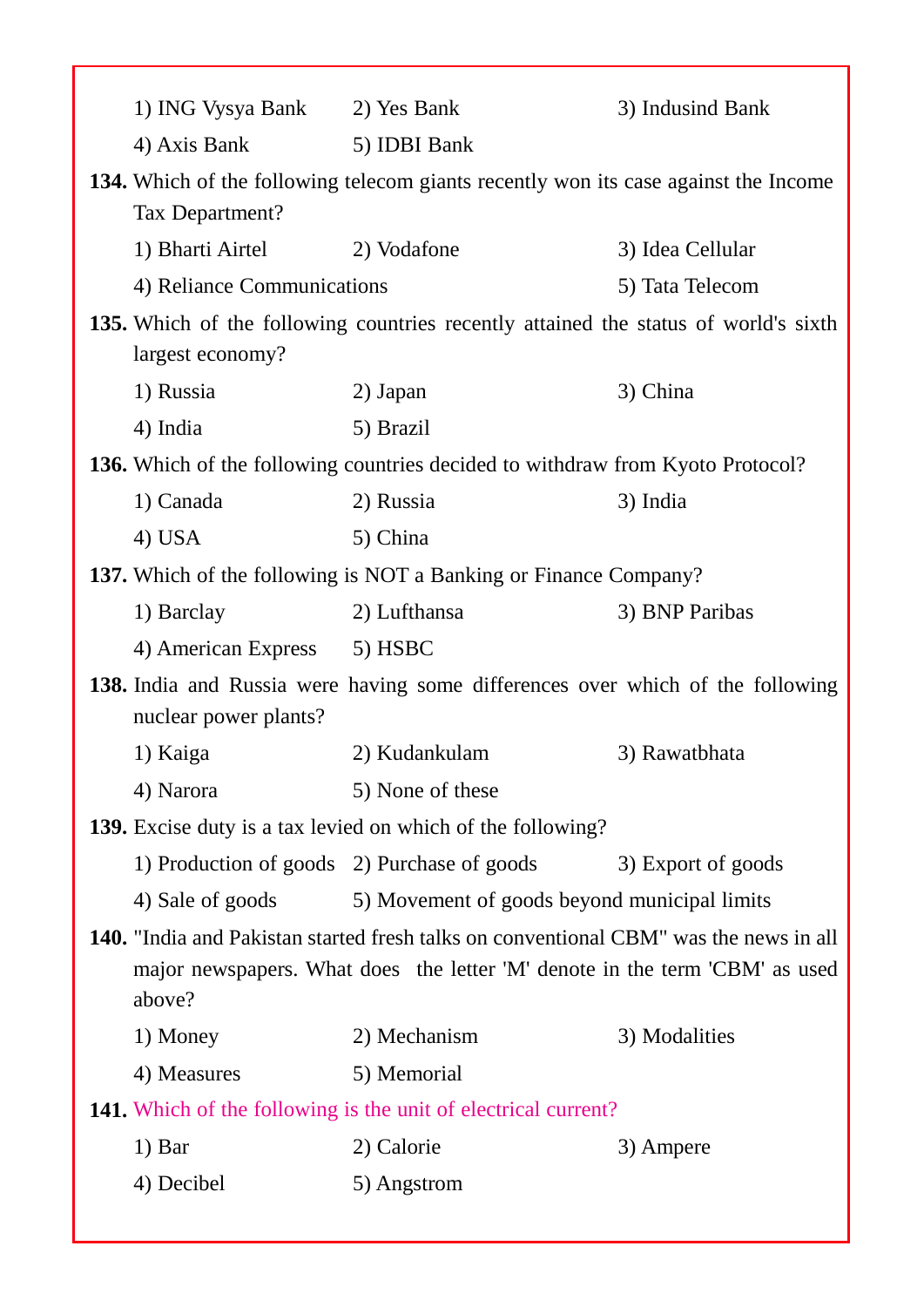| 142. Global Meet on Emerging Economies was organised in December 2011 in            |                                                                                                                                                                                 |                     |  |
|-------------------------------------------------------------------------------------|---------------------------------------------------------------------------------------------------------------------------------------------------------------------------------|---------------------|--|
| 1) New Delhi<br>2) Dhaka<br>3) Islamabad                                            |                                                                                                                                                                                 |                     |  |
| 4) Kathmandu                                                                        | 5) Capetown                                                                                                                                                                     |                     |  |
| <b>143.</b> Which of the following awards is given to the coaches of sport persons? |                                                                                                                                                                                 |                     |  |
| 1) Kalidas Samman                                                                   | 2) Dronacharya Award                                                                                                                                                            | 3) Arjuna Award     |  |
| 4) Dada Saheb Phalke Award                                                          |                                                                                                                                                                                 | 5) Saraswati Samman |  |
|                                                                                     | <b>144.</b> Which of the following countries recently agreed to sell Uranium to India?                                                                                          |                     |  |
| 1) Australia                                                                        | $2)$ USA                                                                                                                                                                        | 3) Iran             |  |
| 4) Germany                                                                          | 5) Bangladesh                                                                                                                                                                   |                     |  |
| at developing rural Infrastructure?                                                 | 145. Which of the following schemes launched by the Government of India is aimed                                                                                                |                     |  |
| 1) MNREGA                                                                           | $2)$ ASHA                                                                                                                                                                       | 3) Bharat Nirman    |  |
| 4) Operation Flood                                                                  | 5) Operation Black board                                                                                                                                                        |                     |  |
|                                                                                     | <b>146.</b> Who among the following is a famous Sports person?                                                                                                                  |                     |  |
| 1) Dhanush                                                                          | 2) Saina Nehwal                                                                                                                                                                 | 3) Charles Correa   |  |
| 3) Ajit Singh                                                                       | 5) Kim Jong-Un                                                                                                                                                                  |                     |  |
| <b>147.</b> Speed of a ship is expressed in                                         |                                                                                                                                                                                 |                     |  |
| 1) Kilometre                                                                        | 2) Horsepower                                                                                                                                                                   | 3) Ohm              |  |
| 4) Knot                                                                             | 5) Coulomb                                                                                                                                                                      |                     |  |
|                                                                                     | <b>148.</b> USA and some other European countries recently imposed fresh sanctions on which<br>of the following countries as they are not in favour of its nuclear advancement? |                     |  |
| $1)$ Iraq                                                                           | 2) Pakistan                                                                                                                                                                     | 3) India            |  |
| 4) Iran                                                                             | 5) Kuwait                                                                                                                                                                       |                     |  |
|                                                                                     | <b>149.</b> Who among the following has written the book Dr Zhivago?                                                                                                            |                     |  |
| 1) Pearl S Buck                                                                     | 2) HG Wells                                                                                                                                                                     | 3) Saul Bellow      |  |
| 4) Emile Zola                                                                       | 5) Boris Pasternak                                                                                                                                                              |                     |  |
| of                                                                                  | 150. Yoshihiko Noda was on a visit to India recently. He is the present Prime Minister                                                                                          |                     |  |
| 1) Myanmar                                                                          | 2) South Korea                                                                                                                                                                  | 3) North Korea      |  |
| 4) Japan                                                                            | 5) None of these                                                                                                                                                                |                     |  |
|                                                                                     |                                                                                                                                                                                 |                     |  |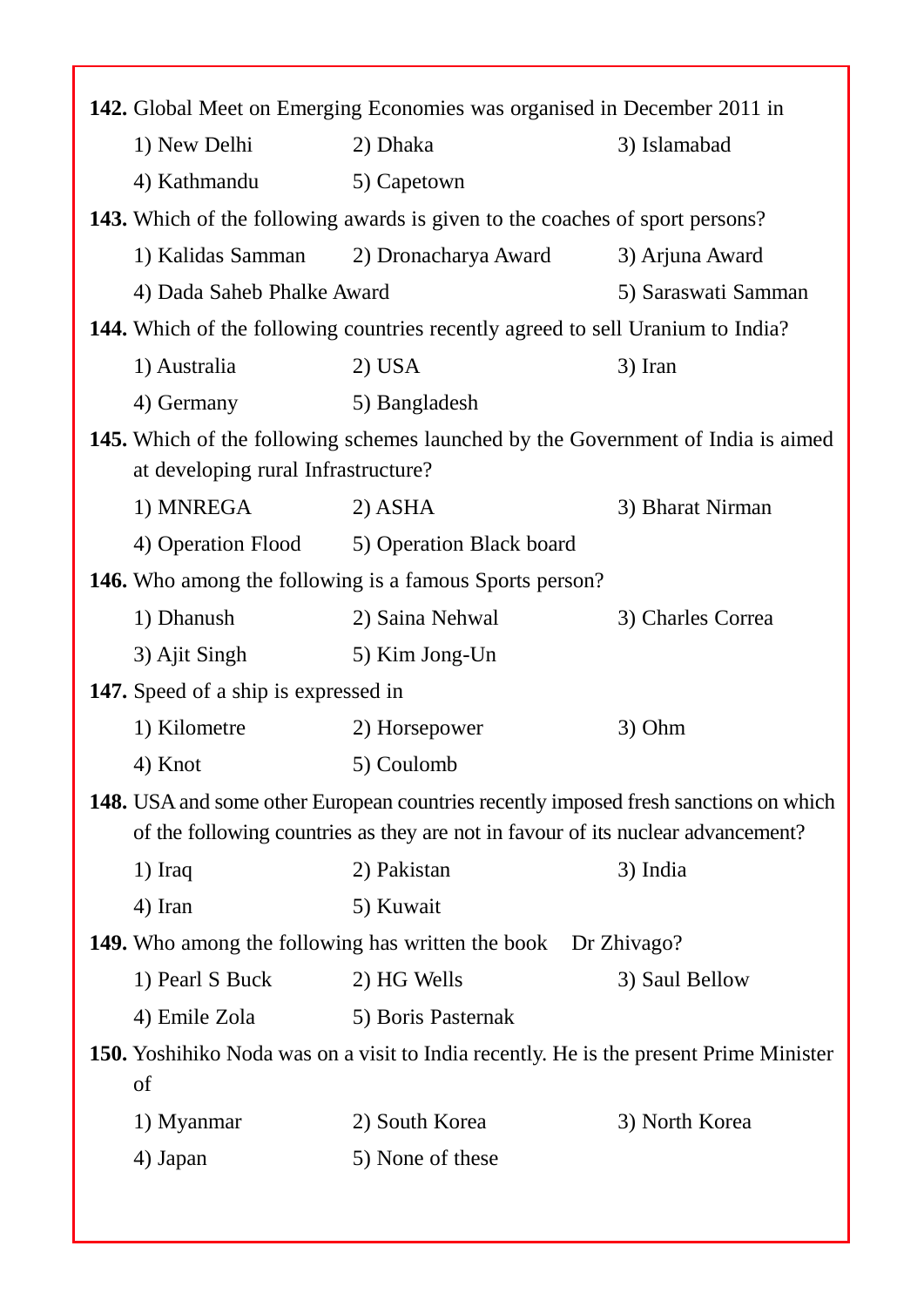# **Test-IV: English Language**

*Directions (Q. 151-160):* In the following passage there are blanks, each of which has been numbered. These numbers are printed below the passage and against each, five words/phrases are suggested, one of which fits the blank appropriately. Find out the appropriate word/phrase in each case.

Rural healthcare in India is (151) by a huge gap between supply and demand. Currently, rural healthcare needs are (152) either by limited government facilities and private nursing homes, which have not bean able to keep pace with increasing demand, (153) by a number of quacks who practise medicine in rural areas. The quality of infrastructure is usually poor and people (154) up having to go to nearby large cities if they need high-quality care.

Rural India deserves better, since the ability to pay has gone up over the last few years, driven by growth in income and penetration of government healthcare pro grammes. Increasing demand, (155) with the failure of existing infrastructure to scale, has resulted in rural healthcare (156) a large under-served market. Absence of a viable business model (157) conversion of the huge rural expenditure on health into an eco nomic activity that generates incomes and (158) the poor. It is this (159) that entre preneurs are looking to (160).

| 151. 1) Performed           | 2) displayed             | 3) furthered  |
|-----------------------------|--------------------------|---------------|
| 4) characterised            | 5) made                  |               |
| 152. 1) stopped             | $2)$ met                 | 3) elevated   |
| 4) discussed                | $5)$ set                 |               |
| 153. $1)$ also              | $2)$ nor                 | $3)$ but      |
| $4)$ or                     | $5)$ and                 |               |
| 154. 1) end                 | $2)$ give                | $3)$ fed      |
| 4) start                    | $5)$ set                 |               |
| 155. $1)$ couple            | 2) combined              | 3) mentioning |
| 4) engaged                  | 5) resulting             |               |
| 156. 1) become<br>4) exists | 2) happening<br>$5$ ) is | 3) being      |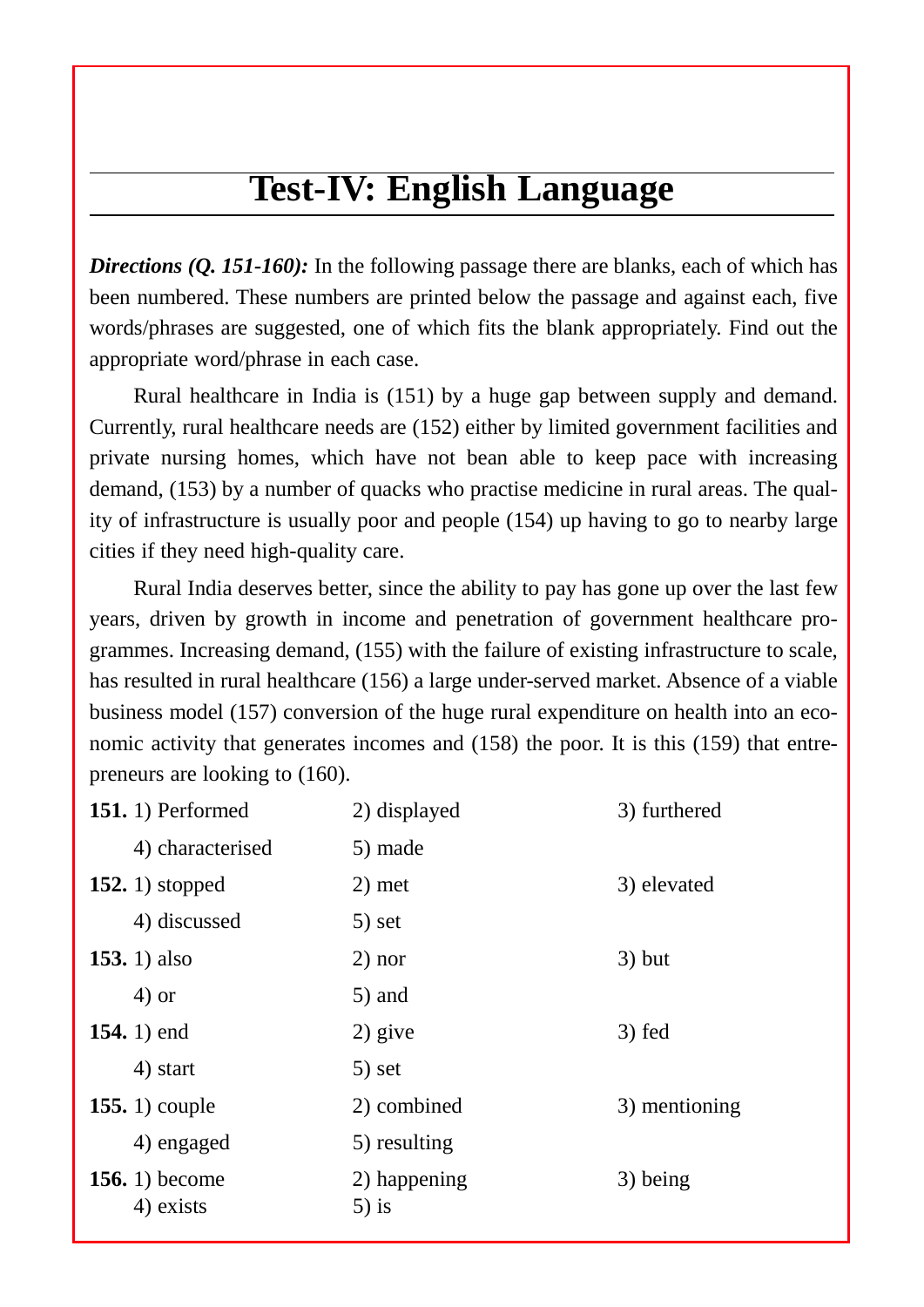| 157. 1) to         | 2) makes    | $3)$ so     |
|--------------------|-------------|-------------|
| 4) ceasing         | 5) prevents |             |
| 158. 1) generates  | 2) supplies | 3) lists    |
| 4) turns           | 5) serves   |             |
| <b>159.</b> 1) gap | 2) truth    | 3) progress |
| 4) catastrophes    | 5) divides  |             |
| 160. $1)$ fills    | 2) access   | 3) plug     |
| 4) form            | 5) distance |             |

*Directions (Q. 161-165):* **Which of the phrases (1), (2), (3) and (4) given below each sentence should replace the word/phrase printed in bold in the sentence to make it grammatically correct? If the sentence is correct as it is given and 'No correction is required', mark (5) as the answer.**

| <b>161.</b> A freezing morning accompanied by a dense cover of fog set the toning for the |  |
|-------------------------------------------------------------------------------------------|--|
| coming weekend.                                                                           |  |

- 1) keeping tone 2) started the toning 3) kept the tone
- 4) set the tone 5) No correction required

**162.** The jail is in the news again **with the finding** of a pistol and some bullets?

| 1) to finding | 2) with find              | 3) finding |
|---------------|---------------------------|------------|
| 4) on found   | 5) No correction required |            |

**163.** The space-crunched city throws up several stories of struggle that schools **have had putup with** to win playgrounds for their students?

| 1) have had to put up to | 2) had put up on |
|--------------------------|------------------|
|--------------------------|------------------|

- 3) have had to put up with 4) had to put up to
- 5) No correction required

**164. Emotions rang high** as both families were taken to the police station last night?

- 1) Emotions went higher 2) Emotion became high
- 3) Emotionally high 4) Emotions ran high
- 5) No Correction required
- **165.** Work at all the court complexes was paralysed as lawyers went **on a day-long strike** as a mark of protest?
	- 1) for a one day strike 2) for a strike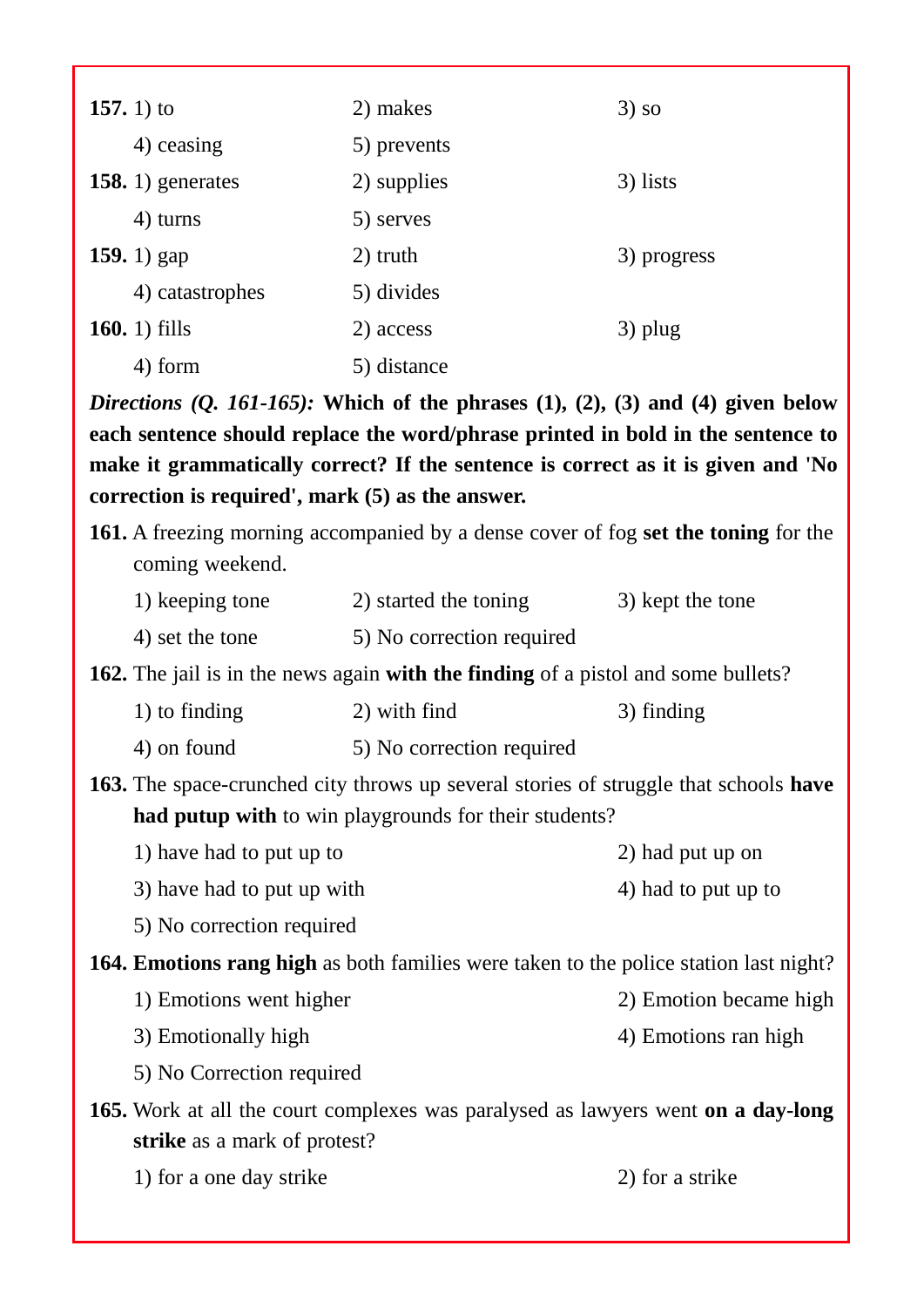$3)$  on a day's long strike  $4)$  on a day-long striking

5) No correction required

*Directions (Q. 166-170):* **Rearrange the following five sentences (A), (B), (C), (D) and (E) in the proper sequence to form a meaningful paragraph; then answer the questions given below them.**

- (A) The policy makers in most of the developing economies recognise this importance and have been implementing a host of programmes and measures to achieve rural developments objectives.
- (B) While some of these countries have achieved impressive results from those programmes and measures, others have failed to make a significant dent in the problem of persistent rural underdevelopment.
- (C) The socio-economic disparties between rural and urban areas are windening and creating tremendous presssure on the social and economic fabric of many such developing economics
- (D) These factors, among many others, tend to highlight the importance of rural development.
- (E) Although millions of rural people have escaped poverty as a result of rural development in many Asian Countries, a large majority of rural people continue to suffer from persistent poverty.

**166.** Which of the following should be the THIRD sentence after rearrangement?

| $1)$ A | $2)$ B | $3)$ C |
|--------|--------|--------|
| 4) D   | $5)$ E |        |

**167.** Which of the following should be the LAST (FIFTH) sentence after rearrange ment?

| $1)$ A | $2)$ B | $3)$ C |
|--------|--------|--------|
| 4) D   | $5)$ E |        |

**168.** Which of the following should be the FOURTH sentence after rearrangement?

| $1)$ C | $2)$ B | $3)$ A |
|--------|--------|--------|
| 4) D   | $5)$ E |        |

**169.** Which of the following should be the FIRST sentence after rearrangement?

| $1)$ A | $2)$ B | $3)$ C |
|--------|--------|--------|
| 4) D   | $5)$ E |        |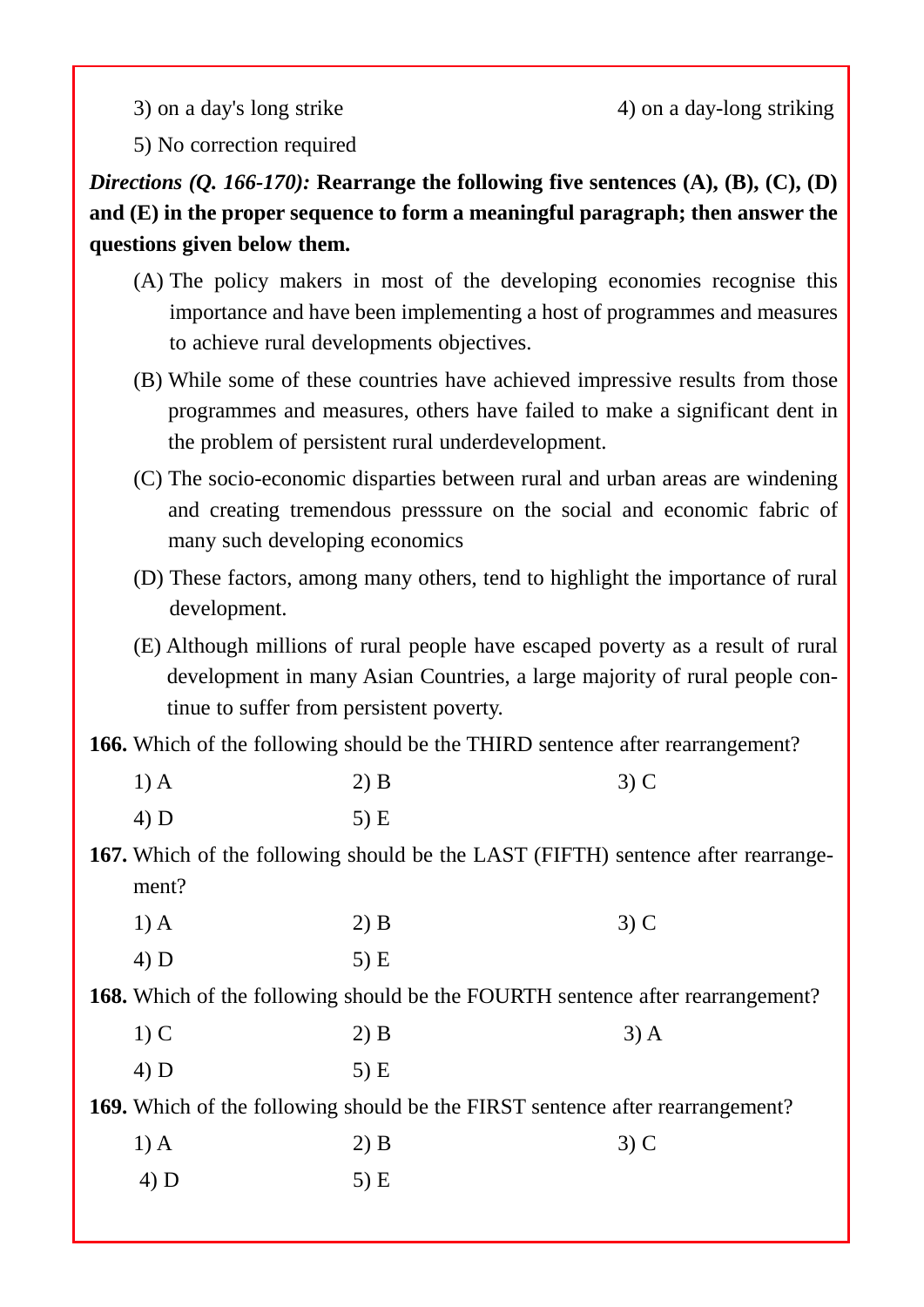**170.** Which of the following should SECOND sentence after rearrangement?

1) D 2) E 3) C

4) B 5) A

*Directions (Q. 171-175):* **Each question below has two blanks, each blank indi cating that something has been omitted. Choose the set of words for each blank which best fits the meaning of the sentence as a whole.**

**171.** Forest department officials said that when the elephants were made to --- from their trucks, they went straight to the spot where they had been --- during the camp.

| 1) jump, killed | 2) alight, tied  | 3) enter, hurt |
|-----------------|------------------|----------------|
| 4) step, played | 5) exit, enjoyed |                |

**172.** Excise officials seized pouches of whisky --- a bus travelling --- Maharashtra.

| $1)$ from, to | $2)$ in, for | 3) for, towards |
|---------------|--------------|-----------------|
|---------------|--------------|-----------------|

4) inside, on 5)through, till

**173.** Organisations ---- for the victims --- the inhuman and unjust attitude of the gov ernment.

1) fighting, applauded 2) lobbying, supported 3) working, condemned

4) stand, opposed 5) trying, spoke

**174.** A collision between two buses --- six people dead, --- the driver of one of the buses.

1) made, also 2) left, including 3) caused, combined

4) resulted, except 5) got, surpassing

**175.** The court --- revenue authorities and PCB officials to --- teams and visit pharma units

| 1) directed, form | 2) announced, arrange | 3) commanded, display |  |
|-------------------|-----------------------|-----------------------|--|
| 4) ruled, make    | 5) told, carve        |                       |  |

*Directions (Q.176-190):* **Read each sentence to find out whether there is any grammatical error or idiomatic error in it. The error, if any, will be in one part of the sentence. The number of that part is the answer. If there is 'No error', the answer is 5. (Ignore errors of punctuation, if any)**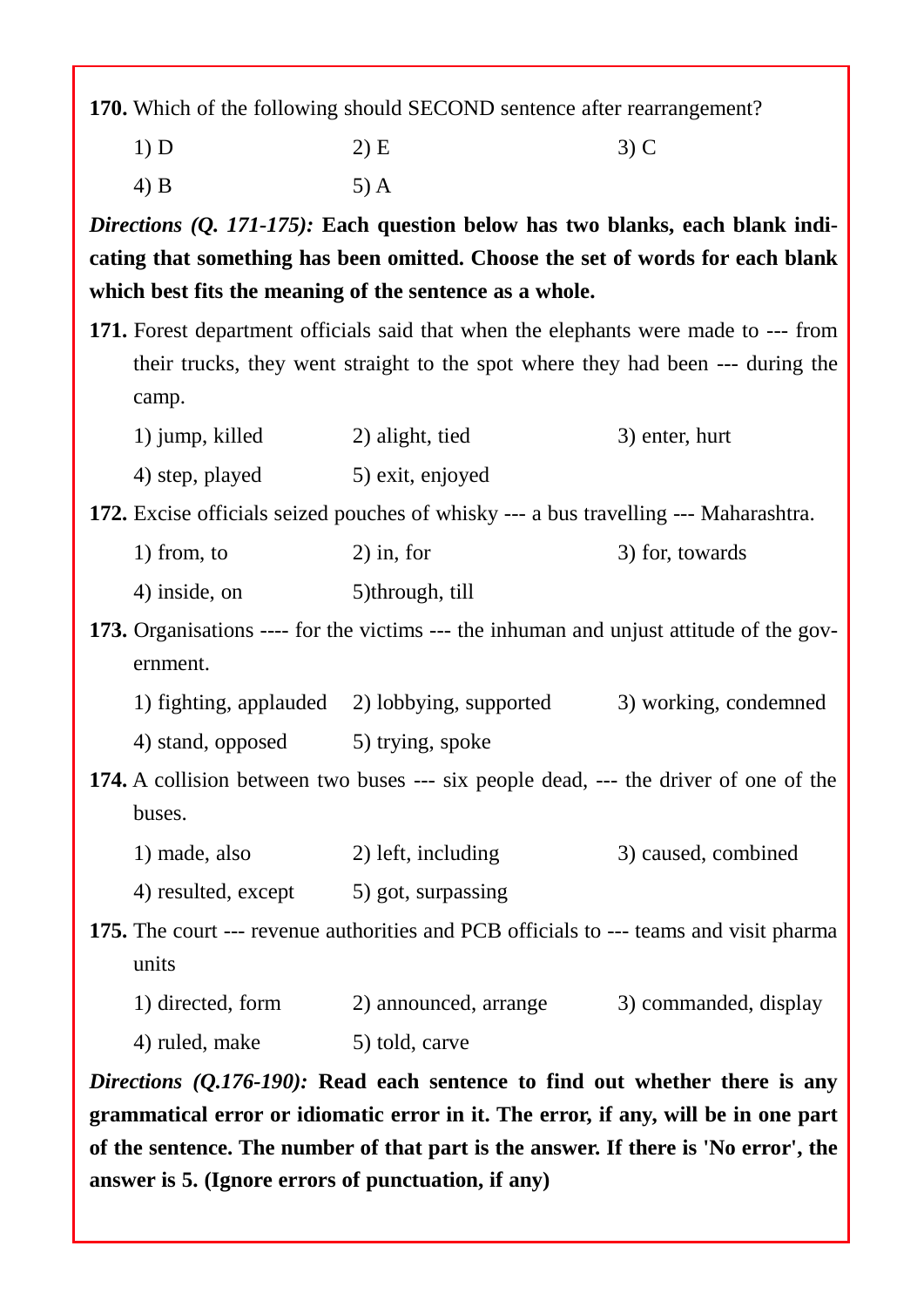- **176.** 1) The transit system's underground/ 2) tunnels and stations will/ 3) be con structed/ 4) next heritage structures./ 5) No error
- **177.** 1) Residents have been planting/ 2) the ornamental trees outside/ 3) their homes and in lawns to/ 4) add beauty and give their place a grand look./ 5) No error
- **178.** 1) A diamond jeweller's peon/ 2) tipped off a gang/ 3) about the gold 4) in his employer's vault./ 5) No error
- **179.** 1) He said that the performance of the Indian team/ 2) was satisfactory at the international meet/ 3) and that they learnt a lot from/ 4) watching top seeded players through action at the grand slam/ 5)No error
- **180.** 1) Watching the Exponential /2) talent of world tennis/ 3) Was the best things/ 4) to happen to him./ 5) No error
- **181.** 1) The meeting took place a day after/ 2) the agency held a meeting with project contractors/ 3) to evaluate steps that being taken to/4) ensure that the buidlings were not affected./5) No error
- **182.** 1) The director explained/ 2) the theme and/3) the concept of/4) the international folk festival./5) No error
- **183.** 1) The fight among/2) rival candidates between the medium/ 3) of catchy slo gans/ 4) has started. 5/) No error
- **184.** 1) Acting on a tip-off/2) the anti-robbery squadled/ 3) by inspectors laid/4) a trap for the robbers/ 5) No error
- **185.** 1) The process of/2) revising figures of damage/ 3) to get additional compensation/4) has began./5) No error
- **186.** 1) Farmers who grow the crop/ 2) are the worse hit, as the investment/ 3) they make on a crop is/ 4)huge as compared to the profit./5) No error
- **187.** 1) The govenrment is made it/2) mandatory for pharmacies to send/ 3) copies of medical bills along with/ 4) prescriptions of drugs and details of patients./ 5) No error.
- **188.** 1) While these schools have/ 2) a strong traditonal hold, the reason for/ 3) forming a consortium in India is to encourage /4) cultural diversity for their institutes./5) No error.
- **189.** 1) The Government soon will make/ 2) it mandatory for all private hospitals/ 3) to notify infectious cases/ 4) as soon as they are detected./5) No error.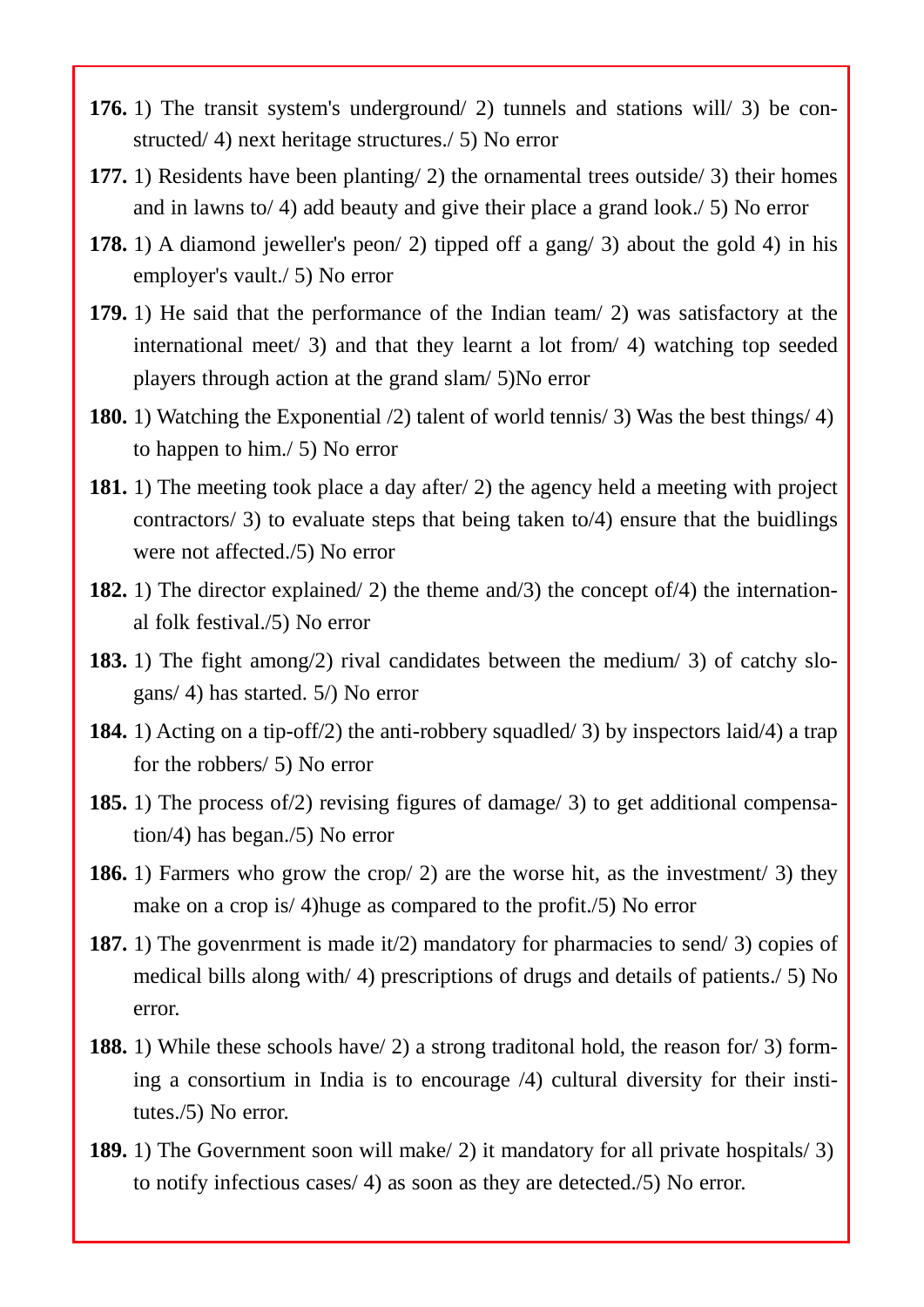**190.** 1) School children, who so far/ 2) have had rationed access to/ 3) the few play grounds on the city must be/ 4) happy by the recent move./ 5)No error.

## *Directions (Q. 191-200):* **Read the following passage carefully and answer the questions given below it. Certain words/ phrases have been printed in bold to help you locate them while answering some of the questions.**

A large number of branches' of banks have been set up in the village. The main purpose of setting up these banks is to develop the habit of saving among the villagers and also to give loans to farmers for **boosting** production in one way or the other. So far banks had been **concentrated** in the bigger cities and Indian villagers had no faith in them. The new banks also intend to re-channel bank credit- from the big industries to the small sectors. With the intention of promoting rural banking, regional rural banks were established. These aligned the local field with the rural problems. These banks are not to replace the other credit-giving bodies but to supplement them.

The Steering Committee of the Regional Rural Banks considered some structur al changes. First of all they gave thought to the staffing spectrum, then to effective coordination among banks- rural cooperatives and commercial, and the possibility of bringing credit within the **access** of weaker sections. They wanted to recruit staff for the rural banks at lower salaries. But this type of discrimination would have been unfruitful. So it was given up.

A problem with regard to the rural banks is the creditworthiness of the poor. The Indian farmers are so poor that they cannot pay back their loans. The rural Indian sur veys make it quite clear that practically rural farmers have no creditworthiness. Their socio-economic mobility is almost zero. That is why banks fear that their credit will never be paid back.

Another diffuculty for the rural banks is that loans cannot be processed so easily. Processing loans also **entails** heavy expenditure. This was also going to affect their financial position. Still the establishment of the rural banks was decided because the social advantages were more important than the commercial consideration.

Rural banks definitely encourage savings. No doubt the villagers do not have to pay income tax and they get many other concessions, yet their savings is not **signifi cant**. Despite all the hurdles, the rural banking system, will boost up the economy of villages, and thereby the economy of the country.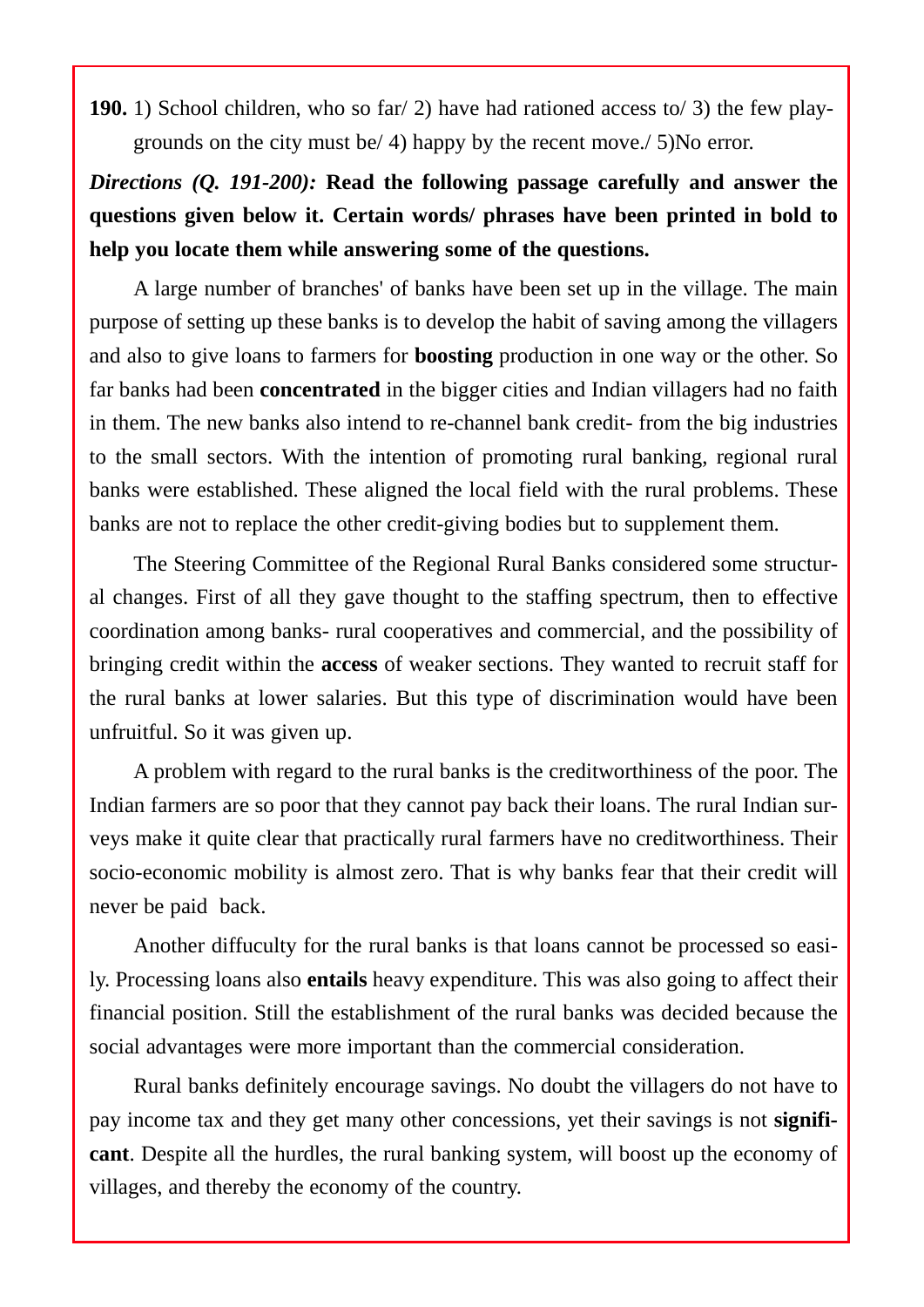**191.** Which of the following is/are the purpose/s of setting up banks in rural areas? (A) Replacing other credit-giving bodies

- (B) Giving loans to farmers (C) Increasing the amount of savings of villagers.
- 1) Only (B) 2) Only (A) and (B) 3) Only (B) and (c)
- 4) Only (A) 5) All (A), (B) and (C)

**192.** The structural changes made by the Steering Committee were in respect of

- 1) staffing, co-ordinating and providing access to weaker sections.
- 2) building smaller buildings to house the banks
- 3) investing very little in terms of infrastructure required to start a bank
- 4) discriminating between urban bank staff and rural bank staff
- 5) None of these

**193.** Which of the following is possibly the most appropriate title for the passage?

- 1) Regional Rural Banks 2) The Rural Consumer
- 3) Microfinance In Rural India
- 4) Characteristics Of Indian Villages
- 5) Banking Concepts In India

**194.** Which of the following is NOT TRUE according to the passage?

- 1) Processing of loans by rural banks is difficult
- 2) Staff of the rural banks is paid a lower salary as compared to urban banks.
- 3) Rural banks may not make as much profit as their urban counterparts
- 4) Processing of loans by banks is not cheap
- 5) Rural farmers are, many a time, unable to pay back the loans they avail.
- **195.** Which of the following is one of the benefits of living in the Village, as mentioned in the passage?
	- 1) People living in the villages enjoy a higher income than their urban counterparts
	- 2) People living in villages do not have to pay income tax and they also get other consessions
	- 3) People living in villages have a better quality of life
	- 4) Villages are self-sufficient; hence they do not need outside help for any activity.
	- 5) People living in villages are rarely in need of a loan.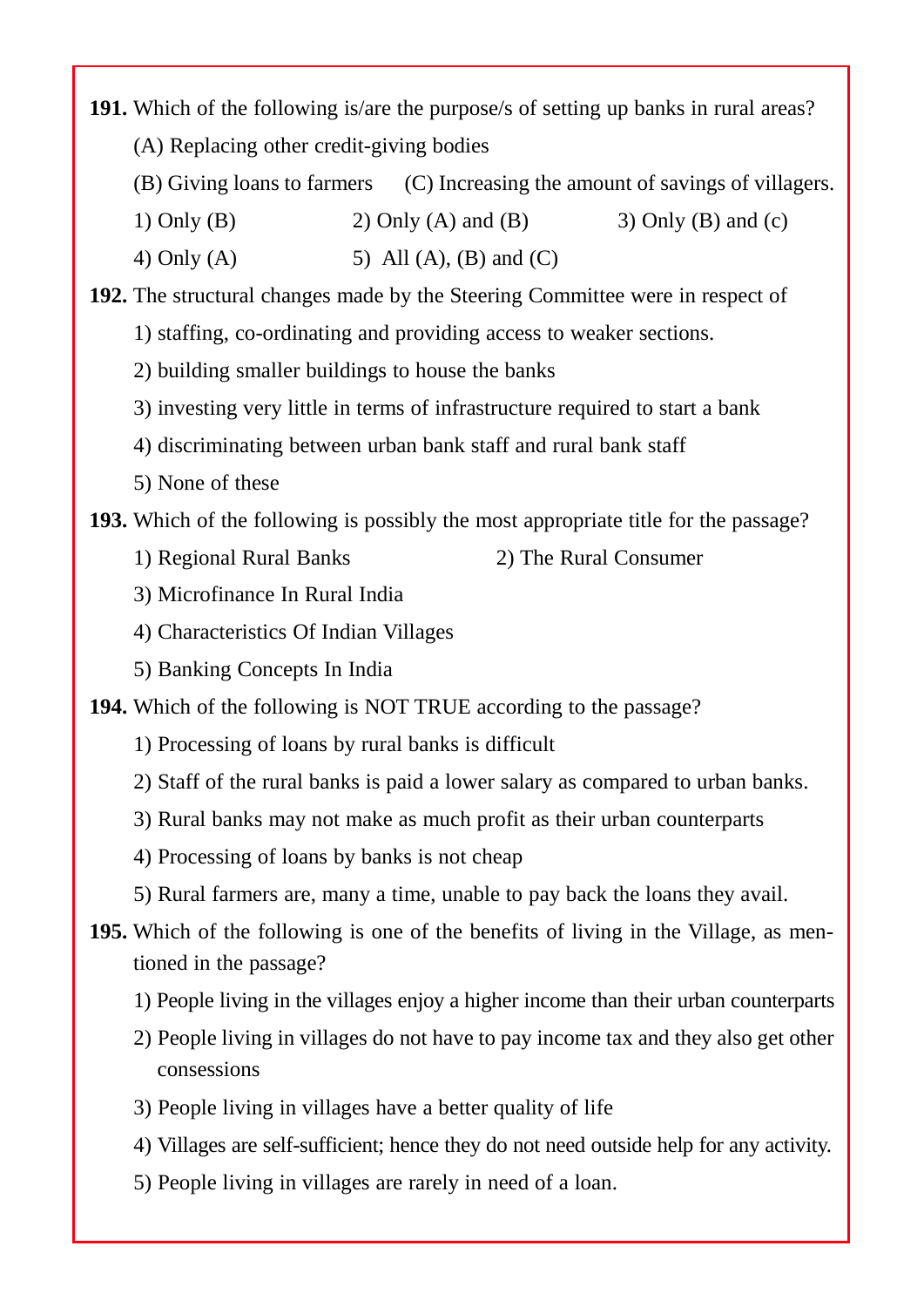*Directions (Q.196-198):* **Choose the word/group of words which is most similar in meaning to the word/group of words printed in bold as used in the passage.**

#### **196. CONCENTRATED**

| 1) clustered  | 2) rigorous   | 3) attentive |
|---------------|---------------|--------------|
| 4) diluted    | 5) intense    |              |
| 197. ACCESS   |               |              |
| 1) admittance | 2) reach      | 3) admission |
| 4) entry      | 5) permission |              |
| 198. ENTAILS  |               |              |
| 1) recommends | 2) lasts      | 3) lists     |
| 4) involves   | 5) filters    |              |

*Directions (Q.199-200):* **Choose the word/group of words which is most opposite in meaning to the word/group of words printed in bold as used in the passage.**

## **199. BOOSTING**

| 1) reducing             | 2) managing      | 3) overwhelming |
|-------------------------|------------------|-----------------|
| 4) smoothening          | 5) heightening   |                 |
| <b>200. SIGNIFICANT</b> |                  |                 |
| 1) forgettable          | 2) untrustworthy | 3) reliable     |
| 4) irregular            | 5) little        |                 |